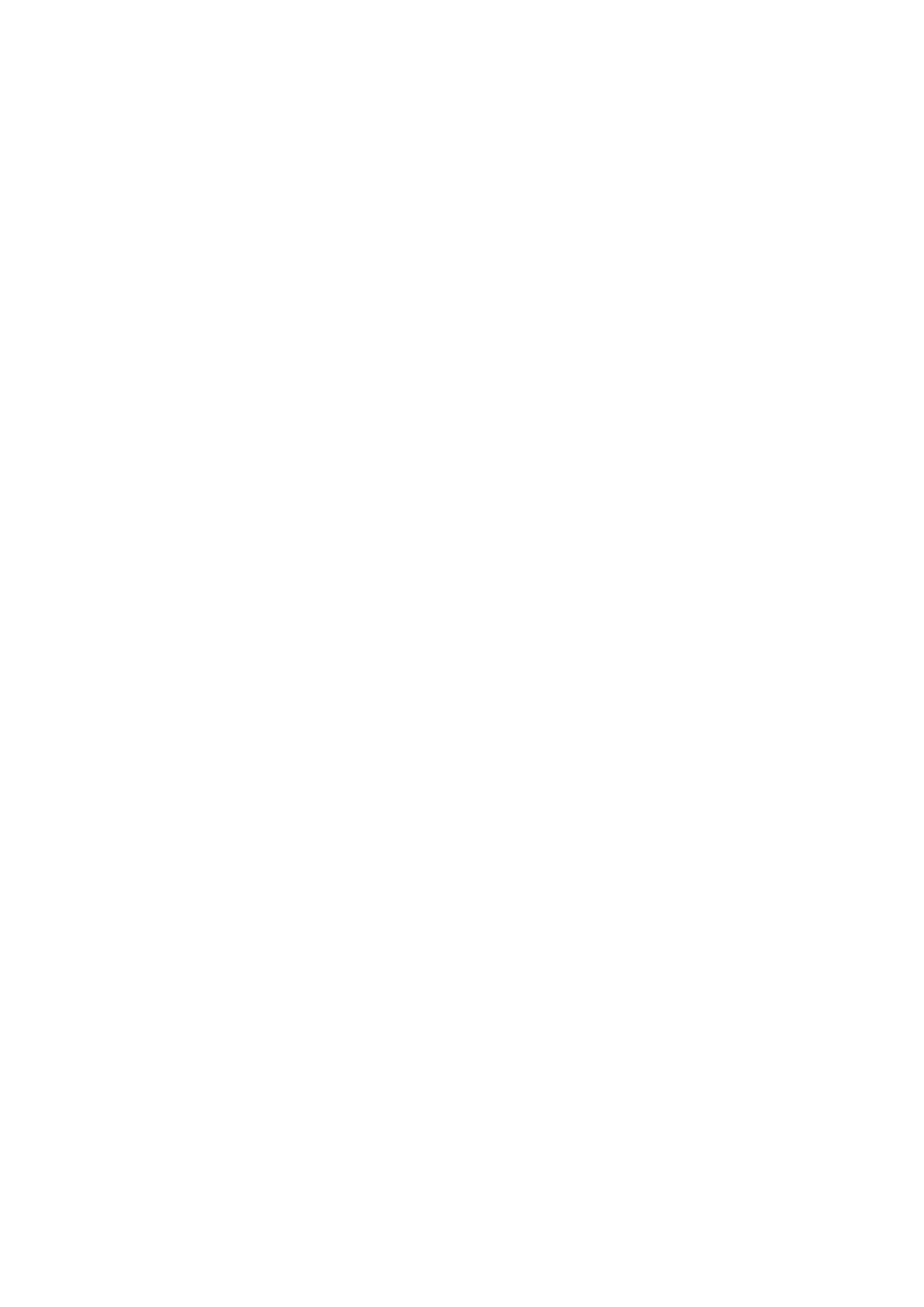# **Contents**

| Every 100 hours of operation (or every second week)17 |
|-------------------------------------------------------|
|                                                       |
|                                                       |
|                                                       |
|                                                       |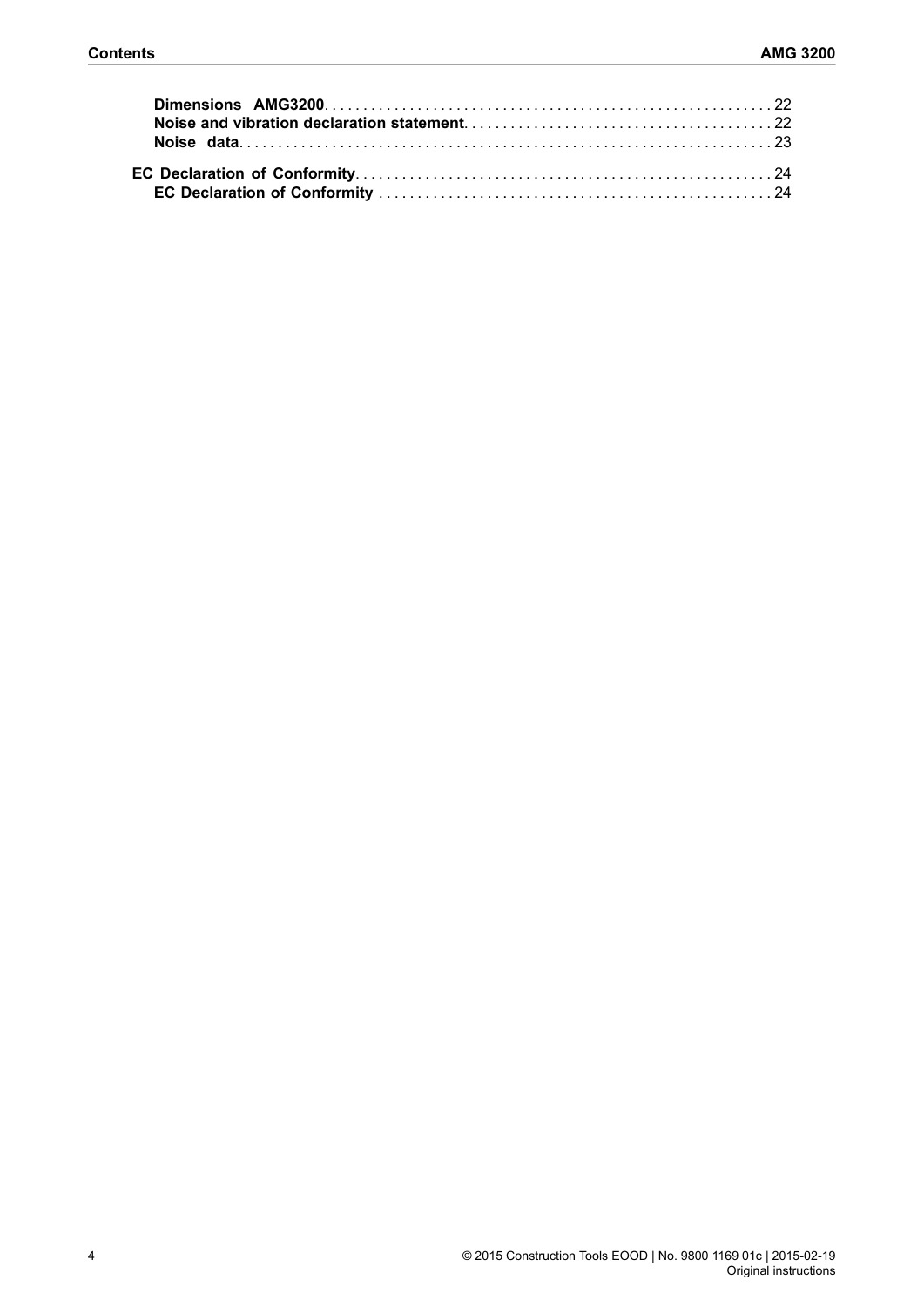## <span id="page-4-0"></span>**Introduction**

Thank you for choosing a product from Atlas Copco. Since 1873, we have been committed to finding new and better ways of fulfilling our customers' needs. Through the years, we have developed innovative and ergonomic product designs that have helped customers improve and rationalize their daily work.

Atlas Copco has a strong global sales and service network, consisting of customer centers and distributors worldwide. Our experts are highly trained professionals with extensive product knowledge and application experience. In all corners of the world, we can offer product support and expertise to ensure that our customers can work at maximum efficiency at all times.

For more information please visit: www.atlascopco.com Construction Tools EOOD

<span id="page-4-1"></span>7000 Rousse

Bulgaria

# **About the Safety and operating instructions**

The aim of the instructions is to provide you with knowledge of how to use the machine in an efficient, safe way. The instructions also give you advice and tell you how to perform regular maintenance on the machine.

Before using the machine for the first time you must read these instructions carefully and understand all of them.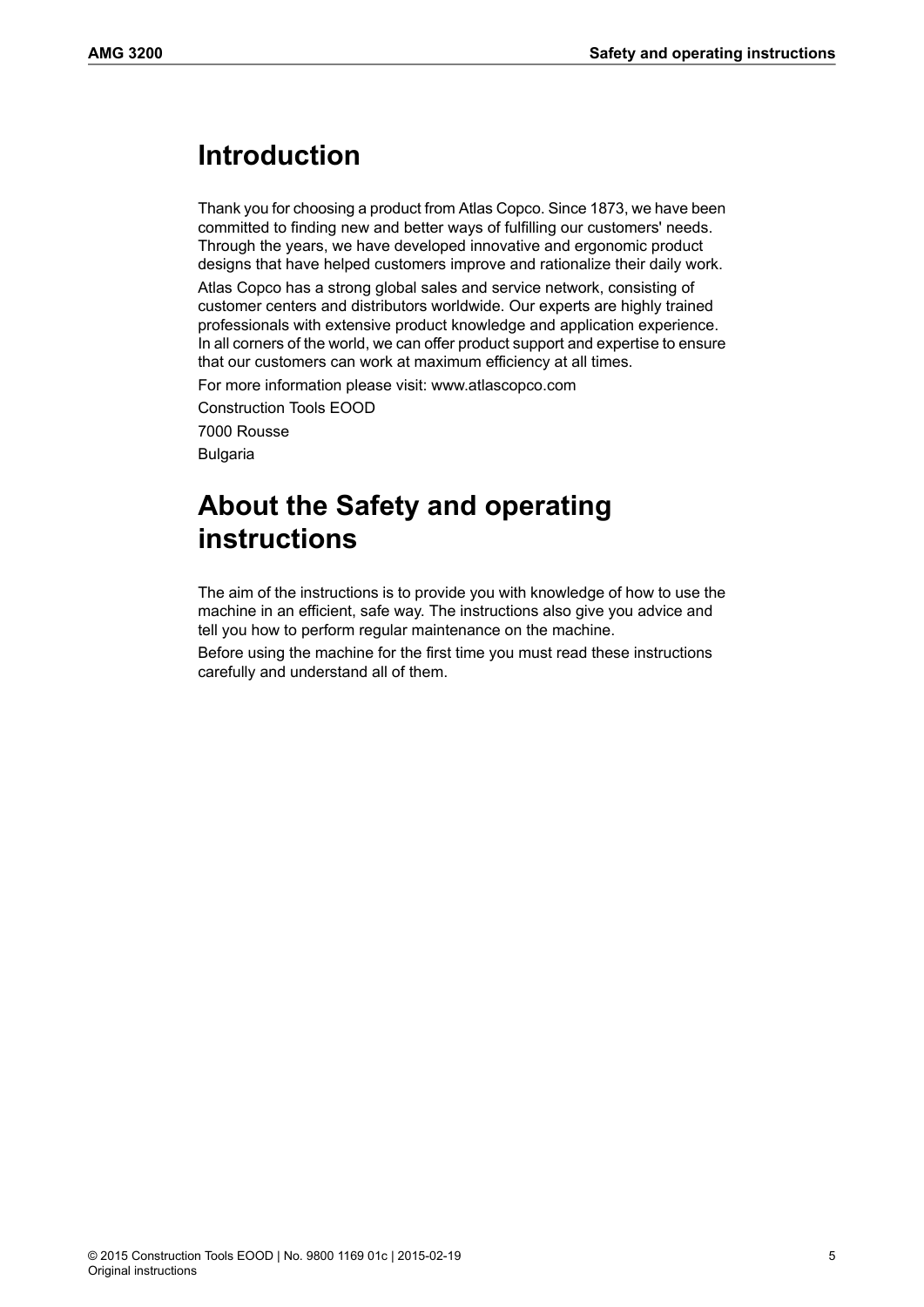# <span id="page-5-0"></span>**Safety instructions**

To reduce the risk of serious injury or death to yourself or others, read and understand the Safety and operating instruction before installing, operating, repairing, maintaining, or changing accessories on the machine.

Post this Safety and operating instruction at work locations, provide copies to employees, and make sure that everyone reads the Safety and operating instruction before operating or servicing the machine.

In addition, the operator or the operator's employer must assess the specific risks that may be present as a result of each use of the machine.

<span id="page-5-1"></span>Save all warnings and instructions for future reference.

## **Safety signal words**

The safety signal words Danger, Warning and Caution have the following meanings:

| <b>DANGER</b>  | Indicates a hazardous situation<br>which, if not avoided, will result<br>in death or serious injury.      |
|----------------|-----------------------------------------------------------------------------------------------------------|
| WARNING        | Indicates a hazardous situation<br>which, if not avoided, could<br>result in death or serious injury.     |
| <b>CAUTION</b> | Indicates a hazardous situation<br>which, if not avoided, could<br>result in minor or moderate<br>injury. |

## <span id="page-5-2"></span>**Work area**

### **DANGER Explosion hazard**

If a warm machine or exhaust pipe comes into contact with explosives, an explosion could occur. During operating with certain materials, sparks and ignition can occur. Explosions will lead to severe injuries or death.

- $\blacktriangleright$  Never operate the machine in any explosive environment.
- $\blacktriangleright$  Never use the machine near flammable materials, fumes or dust.
- ►Make sure that there are no undetected sources of gas or explosives.
- ► Avoid contact with the warm exhaust pipe or the bottom of the machine.

### **DANGER Fire hazard**

If a fire starts in the machine, it can cause injury.

 $\blacktriangleright$  If possible use an ABE-class powder extinguisher, otherwise use a BE-type carbon dioxide fire extinguisher.

### **DANGER Explosion hazard**

If a warm machine comes into contact with explosives, an explosion could occur. During operating with certain materials, sparks and ignition can occur. Explosions will lead to severe injuries or death.

- $\blacktriangleright$  Never operate the machine in any explosive environment.
- $\blacktriangleright$  Never use the machine near flammable materials, fumes or dust.
- ►Make sure that there are no undetected sources of gas or explosives.

### **DANGER Fuel hazard**

The fuel is flammable and fuel fumes can explode when ignited, causing serious injury or death.

- ► Protect your skin from contact with the fuel. If fuel has penetrated the skin, consult a qualified health professional.
- ► Never remove the filler cap, or fill the fuel tank when the machine is hot.
- ►Fill the fuel tank outdoors or in a clean and well ventilated place, free from sparks and open flames. Fill the fuel tank at least ten meters (30 feet) from the place where the machine is to be used.
- ► Release the filler cap slowly to let pressure escape.
- ► Never overfill the fuel tank.
- $\blacktriangleright$  Make sure the filler cap is screwed on when the machine is used.
- ► Avoid spilling fuel on the machine, wipe off any spilled fuel.
- ►Check regularly for fuel leaks. Never use the machine if it is leaking fuel.
- $\blacktriangleright$  Never use the machine in the proximity of material that can generate sparks. Remove all hot or spark-generating devices before starting the machine.
- $\blacktriangleright$  Never smoke when filling the fuel tank or when working with the machine or servicing it.
- ►Only store fuel in a container that is specially constructed and approved for the purpose.
- ► Consumed fuel and oil containers must be taken care of and returned to the retailer.
- ► Never use your fingers to check for fluid leaks.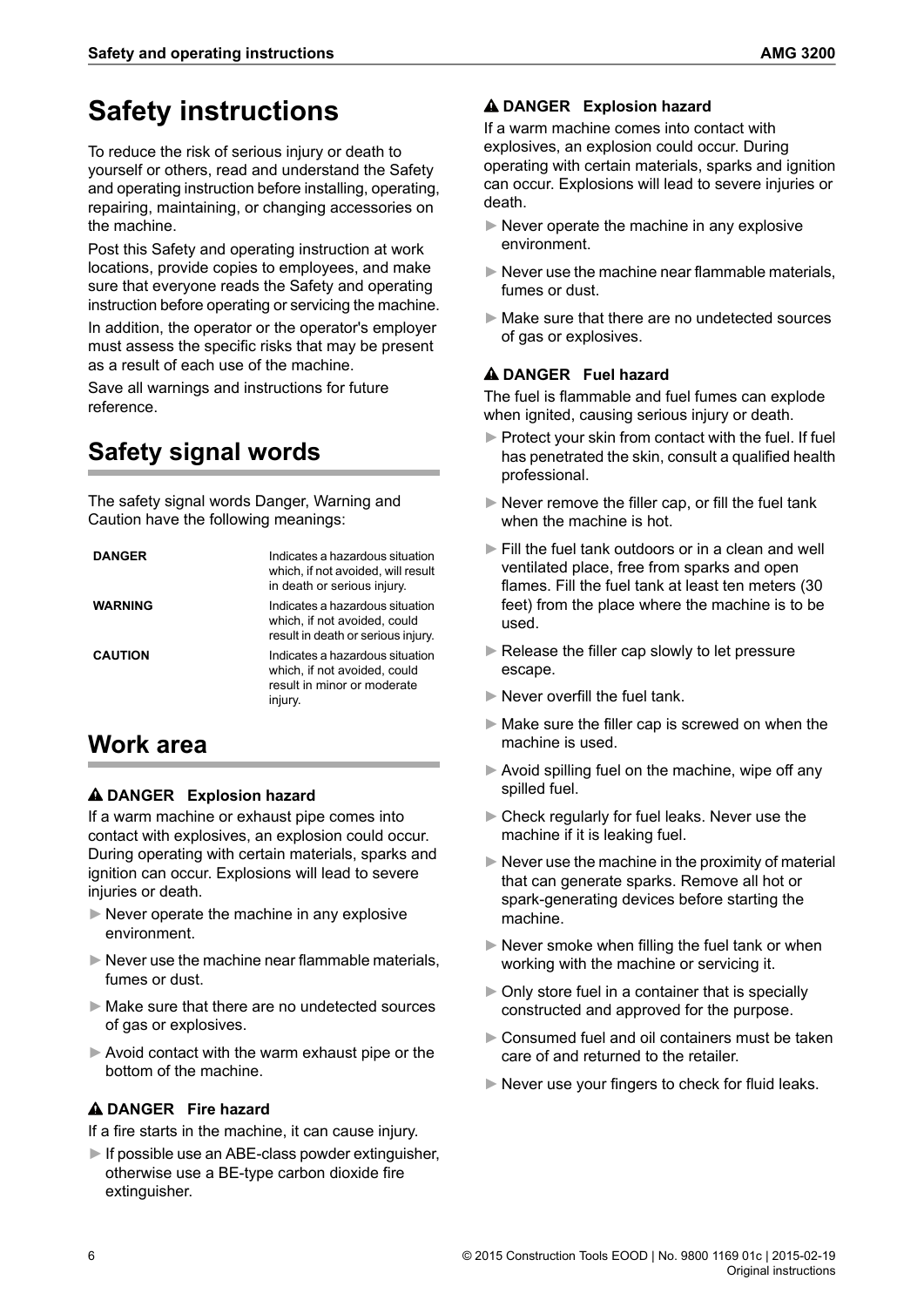### **WARNING Secure the working area**

Cluttered benches and insufficient lighting can cause personal accidents and result in serious injuries.

- $\blacktriangleright$  Keep the working area clean.
- $\blacktriangleright$  Maintain adequate lighting in the working area.

Only qualified and trained persons may operate or maintain the machine. They must be physically able to handle the bulk, weight, and power of the machine. Always use your common sense and good judgement.

<span id="page-6-0"></span>Keep bystanders, children, and visitors away while operating the machine. Distractions may cause loss of control.

### <span id="page-6-1"></span>**Personal safety**

### **Personal protective equipment**

Always use approved protective equipment. Operators and all other persons in the working area must wear protective equipment, including at a minimum:

- Protective helmet
- Hearing protection
- Impact resistant eye protection with side protection
- Respiratory protection when appropriate
- Protective gloves
- <span id="page-6-2"></span>• Proper protective boots
- Appropriate work overall or similar clothing (not loose-fitting) that covers your arms and legs.

### **Drugs, alcohol or medication**

**WARNING Drugs, alcohol or medication** Drugs, alcohol or medication may impair your judgment and powers of concentration. Poor reactions and incorrect assessments can lead to severe accidents or death.

- ►Never use the machine when you are tired or under the influence of drugs, alcohol or medication.
- $\triangleright$  No person who is under the influence of drugs, alcohol or medication may operate the machine.

### **DANGER Electrical hazard**

There is a risk of electrical shocks from electrically powered machines which can lead to serious injuries or death.

- ►Avoid body contact with grounded surfaces.
- ►Make sure that there are no concealed wires or other sources of electricity in the working area.
- ►When operating the machine outside, use an extension cord for outside use.
- ► Always check that the mains voltage corresponds with that stated on the data plate on the machine.

### **WARNING Involuntary start**

Involuntary start of the machine may cause injury.

- $\blacktriangleright$  Keep your hands away from the start and stop device until you are ready to start the machine.
- $\blacktriangleright$  Learn how the machine is switched off in the event of an emergency.

### **WARNING Falling parts**

If a key or wrench is left attached to a rotating part of the machine it may fly off and cause personal iniuries.

 $\blacktriangleright$  Remove adiusting keys or switches before starting the machine.

### **WARNING Slipping, tripping and falling hazards**

There is a risk of slipping or tripping or falling, for example tripping on the hoses or on other objects. Slipping or tripping or falling can cause injury. To reduce this risk:

- ►Always make sure that no hose or other object is in your way or in any other person's way.
- $\blacktriangleright$  Always make sure you are in a stable position with your feet as far apart as your shoulders width and keeping a balanced body weight.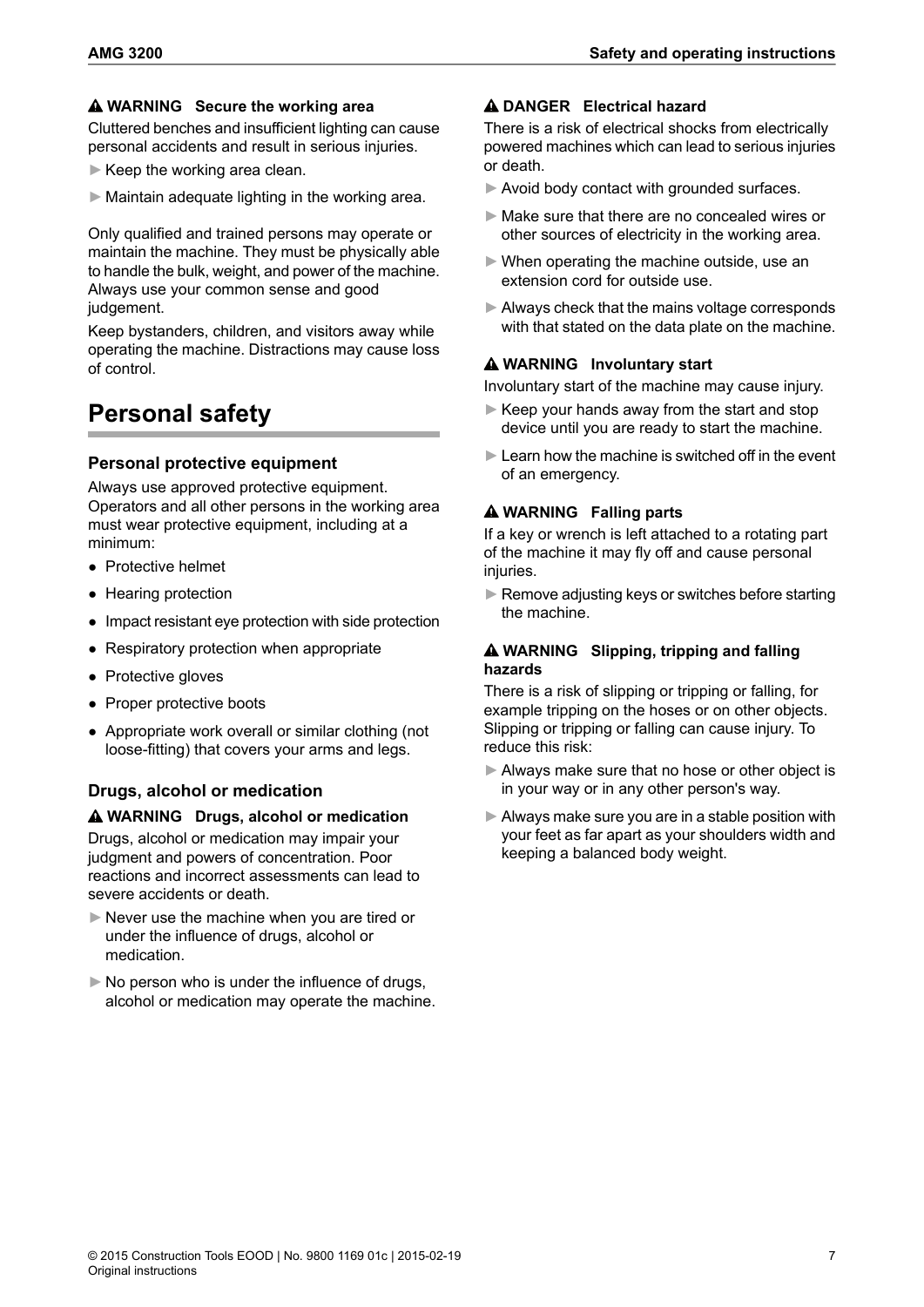### **WARNING Dust and fume hazard**

Dusts and/or fumes generated or dispersed when using the machine may cause serious and permanent respiratory disease, illness, or other bodily injury (for example, silicosis or other irreversible lung disease that can be fatal, cancer, birth defects, and/or skin inflammation).

Some dusts and fumes created by compaction work contain substances known to the State of California and other authorities to cause respiratory disease, cancer, birth defects, or other reproductive harm. Some examples of such substances are:

- Crystalline silica, cement, and other masonry products.
- Arsenic and chromium from chemically-treated rubber.
- Lead from lead-based paints.

Dust and fumes in the air can be invisible to the naked eye, so do not rely on eye sight to determine if there is dust or fumes are the air.

To reduce the risk of exposure to dust and fumes, do all of the following:

- ► Perform site-specific risk assessment. The risk assessment must include dust and fumes created by the use of the machine and the potential for disturbing existing dust.
- ► Use proper engineering controls to minimize the amount of dust and fumes in the air and to minimize build-up on equipment, surfaces, clothing, and body parts. Examples of controls include: exhaust ventilation and dust collection systems, water sprays, and wet drilling. Control dusts and fumes at the source where possible. Make sure that controls are properly installed, maintained and correctly used.
- ► Wear, maintain and correctly use respiratory protection as instructed by your employer and as required by occupational health and safety regulations. The respiratory protection must be effective for the type of substance at issue (and if applicable, approved by relevant governmental authority).
- ►Work in a well ventilated area.
- $\blacktriangleright$  If the machine has an exhaust, direct the exhaust so as to reduce disturbance of dust in a dust filled environment.
- ►Operate and maintain the machine as recommended in the operating and safety instructions
- ►Wear washable or disposable protective clothes at the worksite, and shower and change into clean clothes before leaving the worksite to reduce exposure of dust and fumes to yourself, other persons, cars, homes, and other areas.
- $\blacktriangleright$  Avoid eating, drinking, and using tobacco products in areas where there is dust or fumes.
- ► Wash your hands and face thoroughly as soon as possible upon leaving the exposure area, and always before eating, drinking, using tobacco products, or making contact with other persons.
- $\triangleright$  Comply with all applicable laws and regulations, including occupational health and safety regulations.
- ► Participate in air monitoring, medical examination programs, and health and safety training programs provided by your employer or trade organizations and in accordance with occupational health and safety regulations and recommendations. Consult with physicians experienced in relevant occupational medicine.
- ►Work with your employer and trade organization to reduce dust and fume exposure at the worksite and to reduce the risks. Effective health and safety programs, policies and procedures for protecting workers and others against harmful exposure to dust and fumes must be established and implemented based on advice from health and safety experts. Consult with experts.

### <span id="page-7-0"></span>**Operating, precautions**

### **DANGER Exhaust gas hazard**

The exhaust gas from the machine's combustion engine contains carbon monoxide which is poisonous, and chemicals known to the State of California and other authorities to cause cancer, birth defects, or other reproductive harm. Inhalation of exhaust fumes can cause serious injury, illness, or death.

- ►Never inhale exhaust fumes.
- ► Ensure good ventilation (extraction of air by fan if necessary).

### **WARNING Incorrect usage**

An incorrect use of the machine, accessories, and insertion tools/ cutting blades can result in serious injuries or a hazardous situation.

- ►Use the machine, accessories and tools in accordance with the safety instructions.
- ► Use the machine for what it is designed for, and in the way it is intended.
- $\blacktriangleright$  Use the correct machine for the work that is going to be performed.
- ► Do not force the machine while operating.
- ►Take the working conditions into account.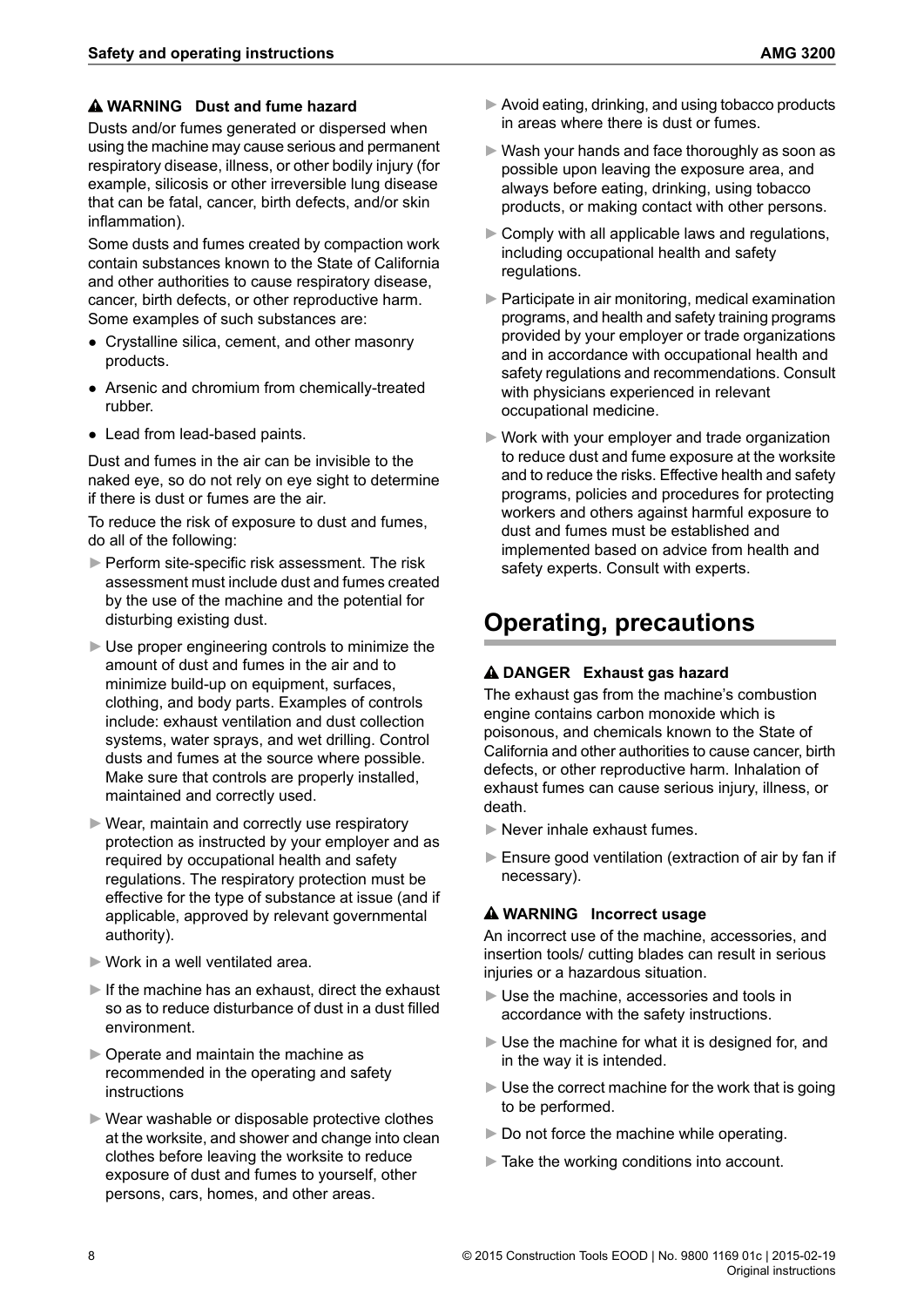#### **WARNING Broken power switch**

The power switch does not control the machine. A broken power switch is dangerous and must be repaired.

- $\triangleright$  Do not use the machine if the power switch is broken and cannot be controlled.
- $\blacktriangleright$  Maintain the power switch.

#### **WARNING Projectiles**

Failure of the work piece, of accessories, or even of the machine itself may generate high velocity projectiles. During operating, splinters or other particles from the compacted material may become projectiles and cause personal injury by striking the operator or other persons. To reduce these risk:

- ► Use approved personal protective equipment and safety helmet, including impact resistant eye protection with side protection.
- ► Make sure that no unauthorised persons trespass into the working zone.
- ► Keep the workplace free from foreign objects.

#### **WARNING Trapping hazard**

There is a risk of neck ware, hair, gloves, and clothes getting dragged into or caught by rotating machine parts. This may cause choking, scalping, lacerations, or death. To reduce the risk:

- ► Never grab or touch a rotating machine part.
- ► Avoid wearing clothing, neck ware or gloves that may get caught.
- ► Cover long hair with a hair net.

#### **WARNING Unexpected movements**

The machine is exposed to heavy strains during operation. If the machine breaks or gets stuck, there may be sudden and unexpected movement that can cause injuries.

- ► Always inspect the machine prior to use. Never use the machine if you suspect that it is damaged.
- ►Make sure that the handle is clean and free of grease and oil.
- ► Keep your feet away from the machine.
- ► Never sit on the machine.
- ►Never strike or abuse the machine.
- ► Pay attention and look at what you are doing.

### **WARNING Motion hazards**

When using the machine to perform work-related activities, you may experience discomfort in the hands, arms, shoulders, neck, or other parts of the body.

- ►Adopt a comfortable posture while maintaining secure footing and avoiding awkward off-balanced postures.
- $\blacktriangleright$  Changing posture during extended tasks may help avoid discomfort and fatigue.
- $\blacktriangleright$  In case of persistent or recurring symptoms, consult a qualified health professional.

#### **WARNING Vibration hazards**

Normal and proper use of the machine exposes the operator to vibration. Regular and frequent exposure to vibration may cause, contribute to, or aggravate injury or disorders to the operator's fingers, hands, wrists, arms, shoulders and/or nerves and blood supply or other body parts, including debilitating and/or permanent injuries or disorders that may develop gradually over periods of weeks, months, or years. Such injuries or disorders may include damage to the blood circulatory system, damage to the nervous system, damage to joints, and possibly damage to other body structures.

If numbness, persistent recurring discomfort, burning sensation, stiffness, throbbing, tingling, pain, clumsiness, weakened grip, whitening of the skin, or other symptoms occur at any time, when operating the machine or when not operating the machine, stop operating the machine, tell your employer and seek medical attention. Continued use of the machine after the occurrence of any such symptom may increase the risk of symptoms becoming more severe and/or permanent.

Operate and maintain the machine as recommended in these instructions, to prevent an unnecessary increase in vibration.

The following may help to reduce exposure to vibration for the operator:

- $\blacktriangleright$  If the machine has vibration absorbing handles, keep them in a central position, avoid pressing the handles into the end stops.
- $\blacktriangleright$  When the percussion mechanism is activated, the only body contact with the machine you must have are your hands on the handle or handles. Avoid any other contact, for example supporting any part of the body against the machine or leaning onto the machine trying to increase the feed force.
- $\blacktriangleright$  Make sure that the machine is well-maintained and not worn out.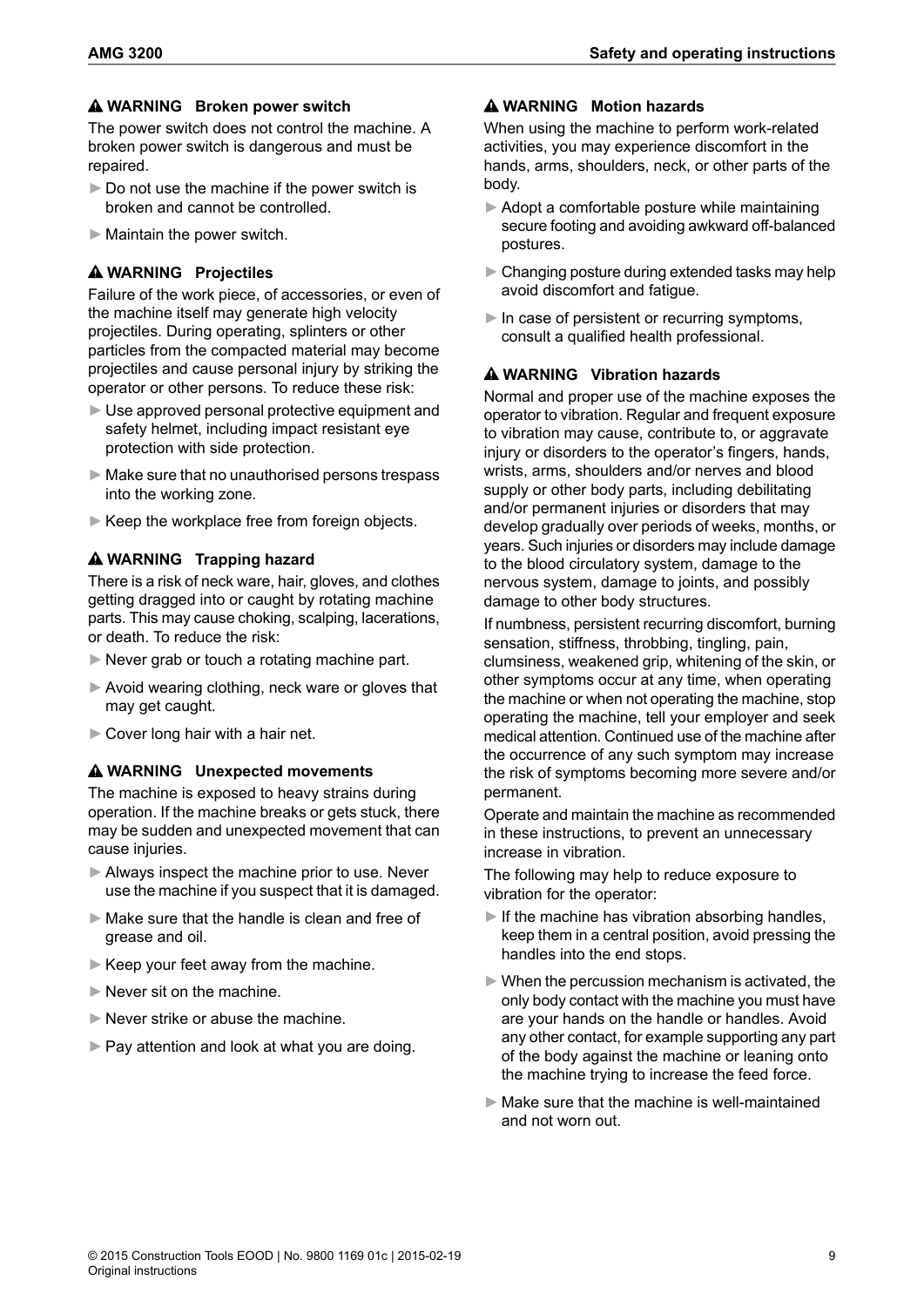- $\blacktriangleright$  Immediately stop working if the machine suddenly starts to vibrate strongly. Before resuming the work, find and remove the cause of the increased vibrations.
- ► Participate in health surveillance or monitoring, medical exams and training programs offered by your employer and when required by law.
- ► When working in cold conditions wear warm clothing and keep hands warm and dry.

See the "Noise and vibration declaration statement" for the machine, including the declared vibration values. This information can be found at the end of these Safety and operating instructions.

### **WARNING Noise hazard**

High noise levels can cause permanent and disabling hearing loss and other problems such as tinnitus (ringing, buzzing, whistling, or humming in the ears). To reduce risks and prevent an unnecessary increase in noise levels:

- ► Risk assessment of these hazards and implementation of appropriate controls is essential.
- ►Operate and maintain the machine as recommended in these instructions.
- $\blacktriangleright$  If the machine has a silencer, check that it is in place and in good working condition.
- ►Always use hearing protection.

### **WARNING Hot oil hazard**

When changing the oil or oil filter on a hot machine, there is a risk of burns.

►Wait until the machine has cooled down before changing the oil.

### **WARNING Accessory hazards**

<span id="page-9-0"></span>Accidental engagement of accessories during maintenance or installation can cause serious injuries, when the power source is connected.

►Never inspect, clean, install, or remove accessories while the power source is connected.

### **Maintenance, precautions**

### **WARNING Loading and unloading hazard**

When the machine is lifted by a crane and similar appliance, this can lead to injury.

- ►Use marked lifting points.
- $\blacktriangleright$  Make sure that all lifting devices are dimensioned for the weight of the machine.
- $\blacktriangleright$  Never remain under or in the immediate vicinity of the machine.

#### **WARNING Machine modification**

Anv machine modification may result in bodily injuries to yourself or others.

- $\blacktriangleright$  Never modify the machine. Modified machines are not covered by warranty or product liability.
- ►Always use original parts and accessories approved by Atlas Copco.
- ► Change damaged parts immediately.
- ► Replace worn components in good time.

### **CAUTION Hot machine**

The machine becomes hot during operation. Touching it can lead to burns.

- ►Never touch a hot engine, exhaust pipe, or generator.
- ►Wait until the machine has cooled down before carrying out maintenance work.

### **DANGER Fuel hazard**

The fuel (petrol and oil) is extremely flammable and petrol fumes can explode when ignited, causing serious injury or death.

- ► Protect your skin from contact with the fuel. If fuel has penetrated the skin, consult a qualified health professional.
- $\blacktriangleright$  Never remove the filler cap, and never fill the fuel tank when the machine is hot.
- ► Release the filler cap slowly to let pressure escape.
- ► Never overfill the fuel tank.
- $\blacktriangleright$  Make sure the filler cap is screwed on when the machine is used.
- ► Avoid spilling fuel on the machine, wipe off any spilled fuel.
- ►Check regularly for fuel leaks. Never use the machine if it is leaking fuel.
- $\triangleright$  Never use the machine in the proximity of material that can generate sparks. Remove all hot or spark-generating devices before starting the machine.
- ► Never smoke when filling the fuel tank or when working with the machine or servicing it.
- $\triangleright$  Only store fuel in a container that is specially constructed and approved for the purpose.
- $\blacktriangleright$  Consumed petrol and oil containers must be taken care of and returned to the retailer.
- ► Never use your fingers to check for fluid leaks.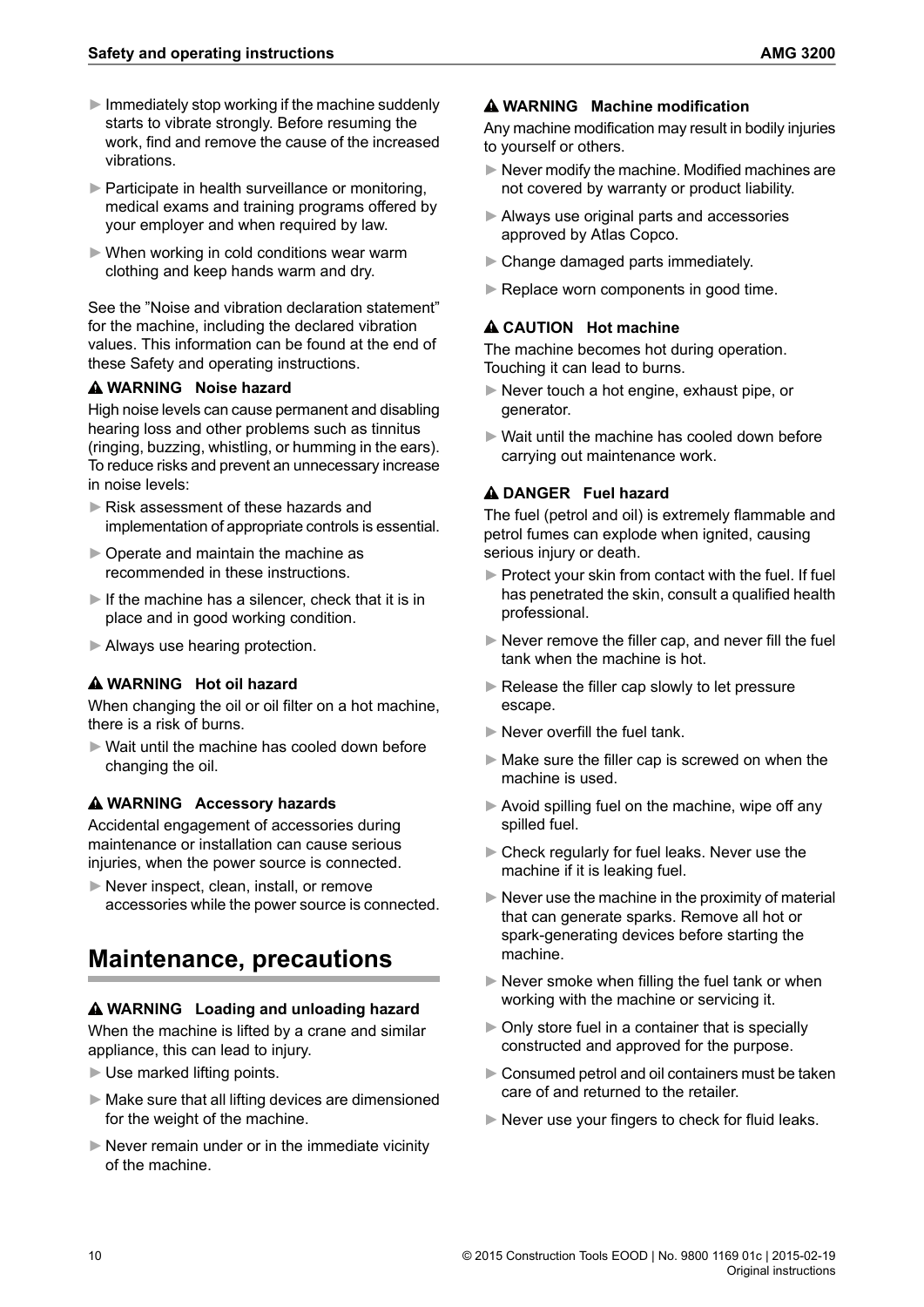### **WARNING Damaged machine parts**

Lack of maintenance will result in damaged or worn parts that can cause accidents.

- ►Check the moving parts for misalignment or binding.
- ► Check the machine for broken or, in other ways, damaged parts.

<span id="page-10-0"></span>Damaged or worn parts can effect the operation of the machine.

### **Storage**

 $\triangleq$  Keep the machine in a safe place, out of the reach of children and locked up.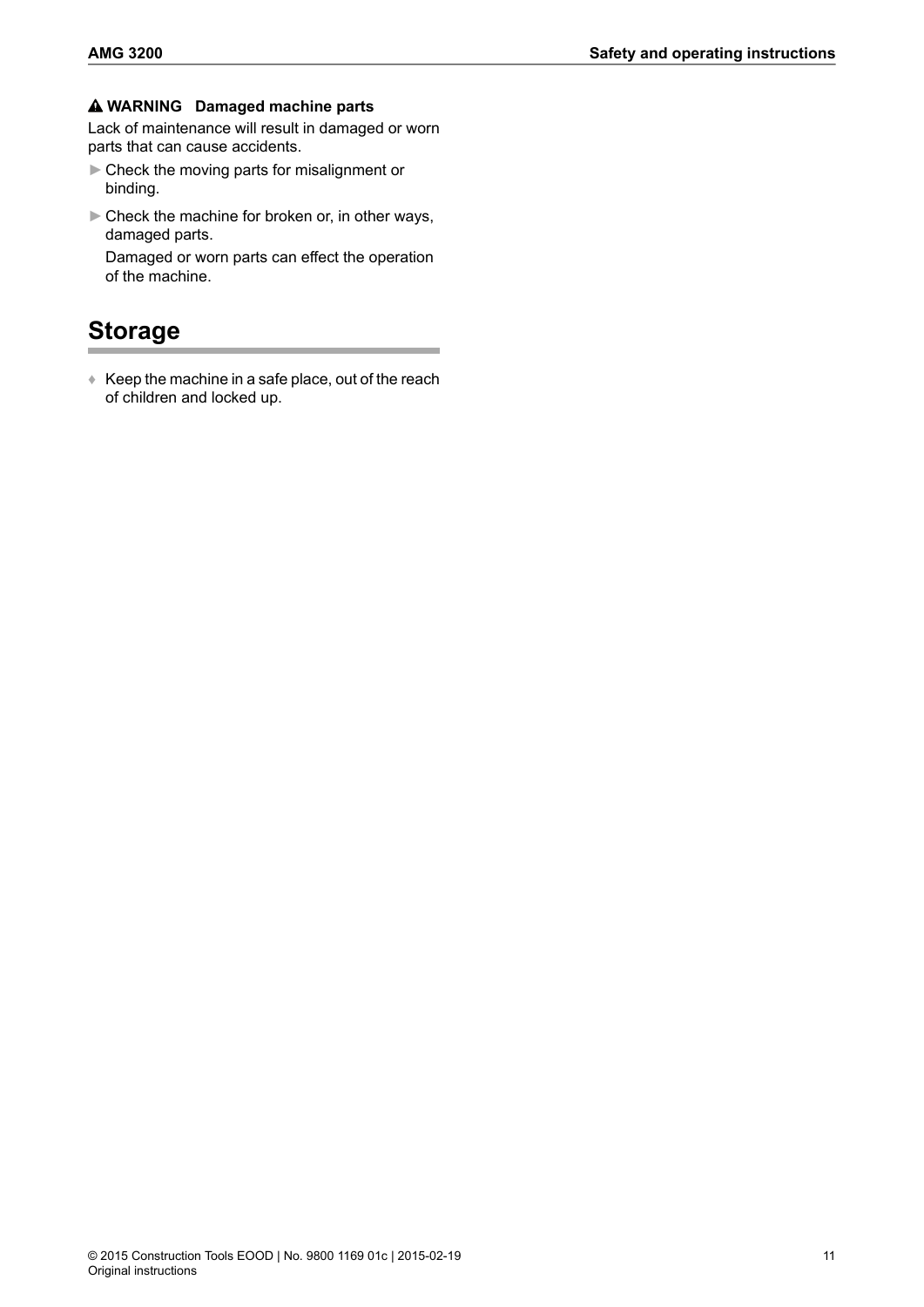## <span id="page-11-0"></span>**Overview**

**To reduce the risk of serious injury or death to yourself or others, read the Safety instructions section found on the previous pages of this manual before operating the machine.**

## <span id="page-11-1"></span>**Design and function**

AMG3200 is a drive unit used for for the AA and AZ mechanical poker vibrators Together they form the complete application for concrete vibration. No other use is permitted.

<span id="page-11-2"></span>AMG3200 consists of a petrol motor located in a lifting cage.

## **Main parts**



- A. Lifting cage
- B. Diesel engine
- C. Locking piston
- D. Guiding sleeve
- E. Rubber element

### **Honda**



- A. Silencer
- B. Fuel cap
- C. Fuel tank
- D. Air filter
- E. Recoil starter
- F. Carburettor
- G. Engine oil/dipstick
- H. Cooling flanges
- <span id="page-11-3"></span>I. Engine valves
- J. Spark plug

### **Vibrator head AA**



- A. Flexible shaft
- B. End shank
- C. O-ring
- D. Self-aligning ball bearing
- <span id="page-11-4"></span>E. Sealing sleeves
- F. Tube
- G. Vibrator shaft
- H. End cap

### **Vibrator head AZ**



- A. Flexible shaft
- B. End shank
- C. O-ring
- D. Self-aligning ball bearing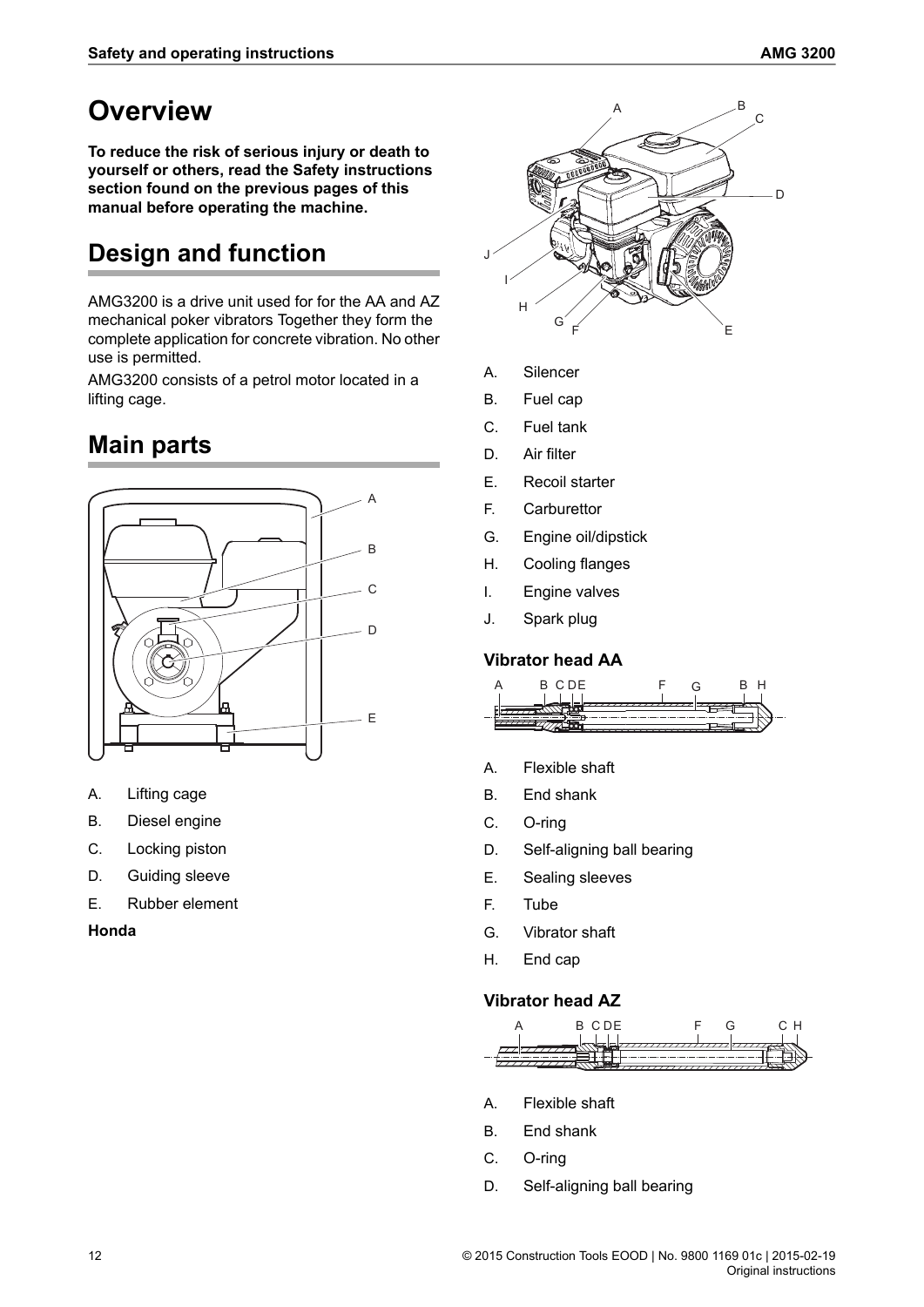- E. Sealing sleeves
- F. Tube
- G. Vibrator shaft
- <span id="page-12-0"></span>H. End cap

### **Labels**

The machine is fitted with labels containing important information about personal safety and machine maintenance. The labels must be in such condition that they are easy to read. New labels can be ordered from the spare parts list.

### <span id="page-12-1"></span>**Data plate**



- A. Machine type
- B. Product identification number
- C. Technical characteristics of the machine
- D. The warning symbol associated with the symbol of a book means that the user must read the Safety instruction part before using the machine for the first time.
- <span id="page-12-2"></span>E. The CE symbol means that the machine is EC-approved. See the EC Declaration of Conformity which is delivered with the machine for more information.

### **Safety label**



- ♦ Instruction manual. The operator must read the Safety and operating instructions before operating the machine.
- ♦ Use protective gloves.
- ♦ Use ear protectors.

## <span id="page-12-3"></span>**Operation**

### <span id="page-12-4"></span>**Preparations before vibrating**

### <span id="page-12-5"></span>**Operating speed**

The maximum speed of the engine may not exceed the factory setting of 3600 r.p.m. When maintenaining the engine the speed must be controlled and adjusted to a maximum of 3600 r.p.m. For more information of the adjustment, start and stop of the engine, see the instructions for the engine.

### **Connect the shaft on the drive unit**

1. Lift the locking piston (A) on the drive unit (D).



- 2. Insert the shaft (B) into the hole in the drive unit..
- 3. Make sure that the fitting of the shaft (C) fits the tube on the drive unit (D).
- 4. Secure the vibrator tube to the flexible shaft.
- 5. Start the machine.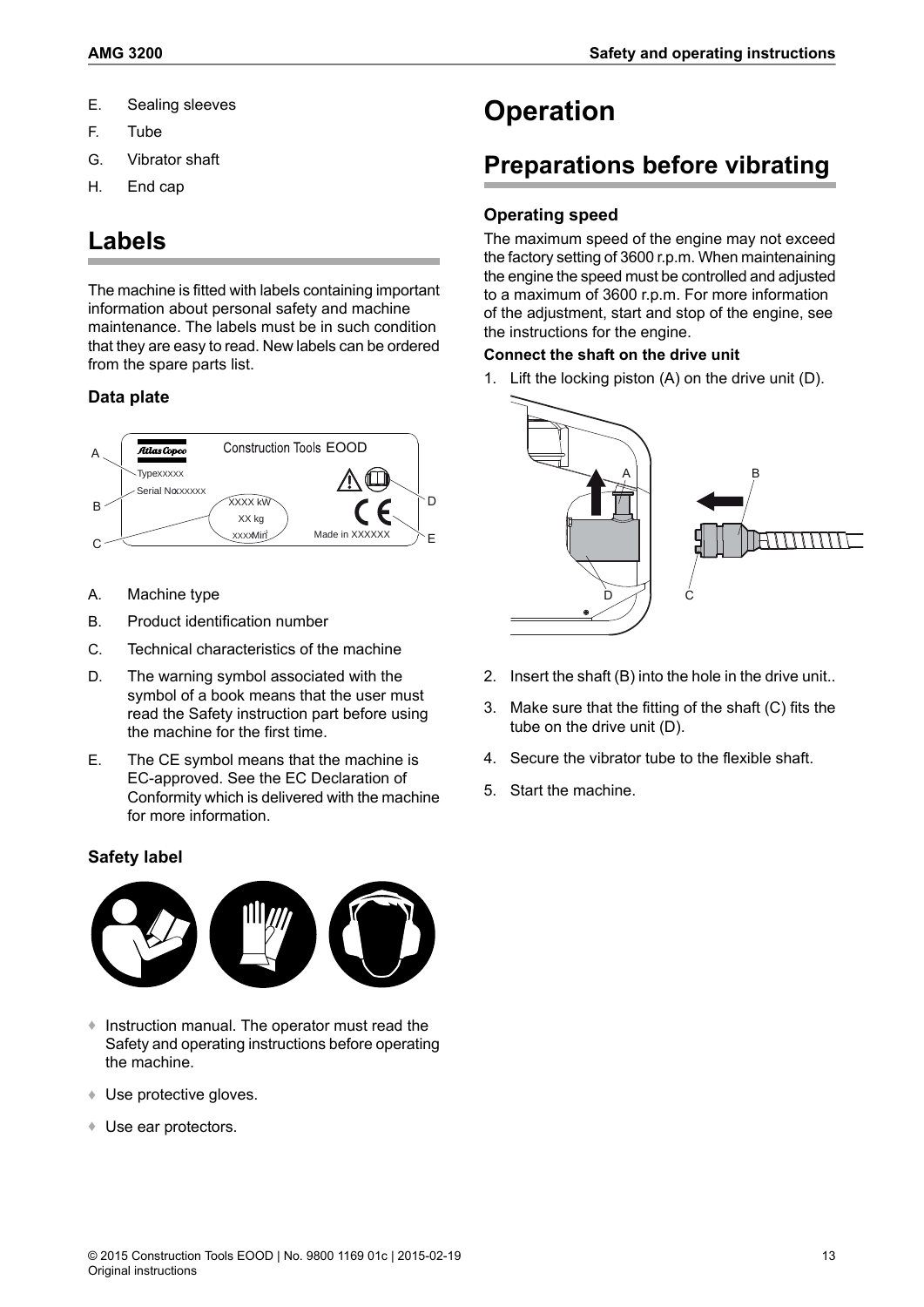### <span id="page-13-0"></span>**Starting the engine, Honda**

- 1. Set the main switch to position ON.
- 2. Open the fuel cock (B).



3. Close the choke valve (D) if the engine is cold. If the engine is warm or the ambient temperature is high, close the choke valve halfway or leave it open.



4. Turn the engine start switch (E) to ON.



5. Grip the handle of the recoil starter (F) and pull until resistance is felt. Release the handle to the initial position, then pull until the engine starts.



6. Move the choke valve (G) gradually to the fully open position.



<span id="page-13-1"></span>*NOTICE* When you have started the engine, leave it for a few minutes to warm up before loading the generator.

### **Refueling**

- Stop the engine and open the fuel cap.
- Top up with fuel. Always use a fuel filter when refueling.
- Close the fuel cap and wipe off any spilled fuel before starting the machine.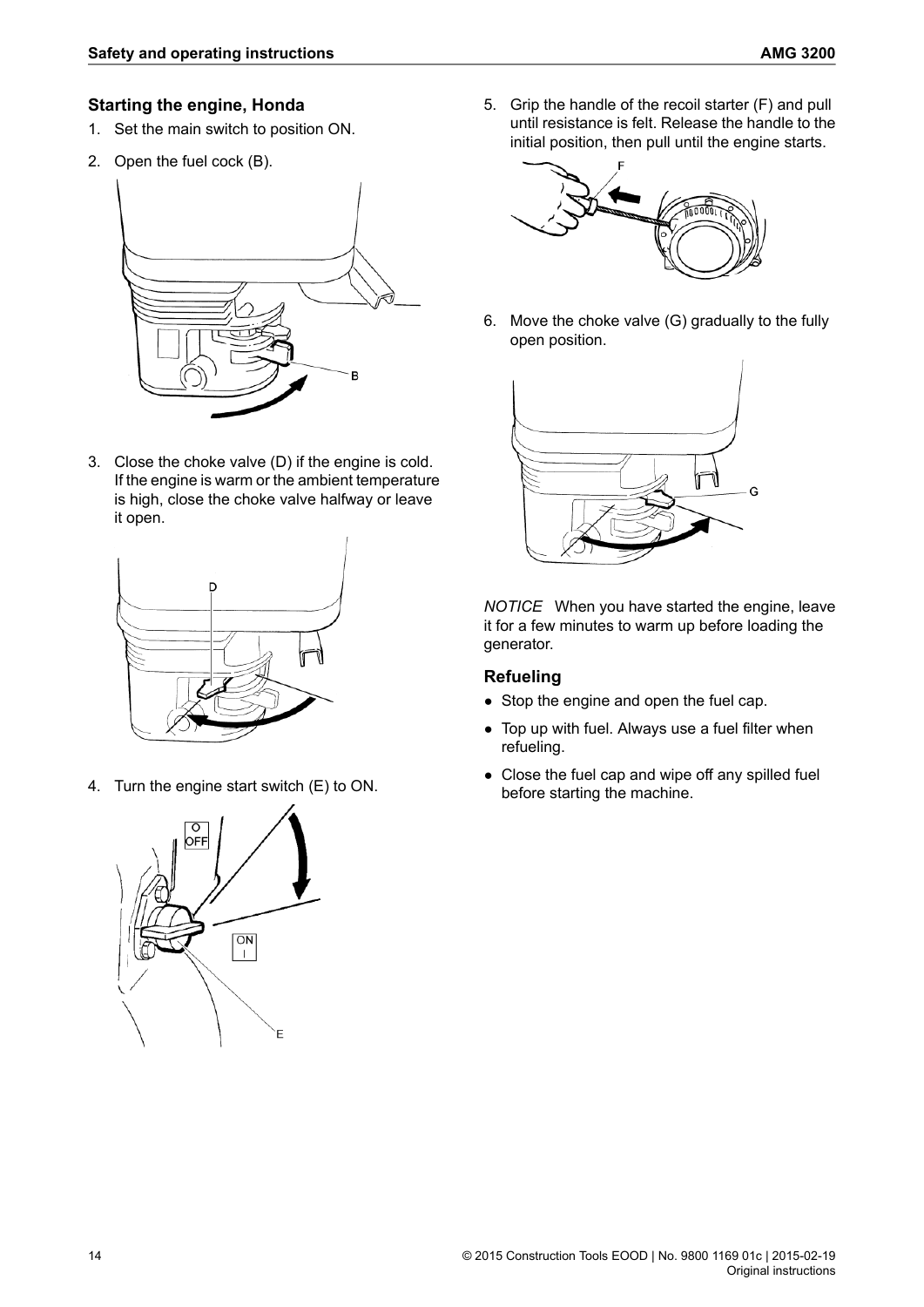## <span id="page-14-0"></span>**Vibrating**

- 1. Allow the vibrator to penetrate about 15 cm (6 in.) down into the nearest lower layer to ensure that the various layers merge well with each other.
- 2. Fill the concrete evenly in the form work in 30 50 cm (12 - 19 in.) layers.



- 3. Insert the poker vibrator vertically at a distance of 8-10 times the tube diameter between insertions.
- 4. Vibrate systematically.
- 5. Slowly withdraw the vibrator to allow the concrete to refill the cavity left by the vibrator.
- 6. The concrete is thoroughly vibrated when the area around the vibrator turns shiny and no air bubbles rise to the surface. This will normally take about 10-20 seconds.



*NOTICE* Never use the poker vibrator to move the concrete sideways.

### <span id="page-14-1"></span>**When taking a break**

- ♦ During all breaks you must place the machine in such a way that there is no risk for it to be unintentionally started. Make sure to place the machine on the ground, so that it can not fall.
- <span id="page-14-2"></span> $\triangleq$  Switch off the power supply in the event of a longer break or when leaving the workplace.

## **Maintenance**

Regular maintenance is a basic requirement for the continued safe and efficient use of the machine. Follow the maintenance instructions carefully.

- $\triangle$  Before starting maintenance on the machine, clean it in order to avoid exposure to hazardous substances. See "Dust and fume hazard".
- ♦ Use only authorised parts. Any damage or malfunction caused by the use of unauthorised parts is not covered by warranty or product liability.
- $\triangleq$  When cleaning mechanical parts with solvent, comply with appropriate health and safety regulations and ensure there is satisfactory ventilation.
- ♦ For major service of the machine, contact the nearest authorised workshop.
- <span id="page-14-3"></span>♦ After each service, check that the machine's vibration level is normal. If not, contact the nearest authorised workshop.

### **Every 10 hours of operation (daily)**

Maintenance routines:

- ♦ Clean the machine. After every working shift concrete splashes must be removed from the surfaces while they are still fresh.
- ♦ Make sure that the controls are undamaged and do not jam. Replace if necessary.
- ♦ Check bolts and nuts.
- ♦ Check the engine oil and top up if necessary.

*NOTICE* Never use high-pressure water to clean the drive unit.

Before undertaking any maintenance, turn the machine off.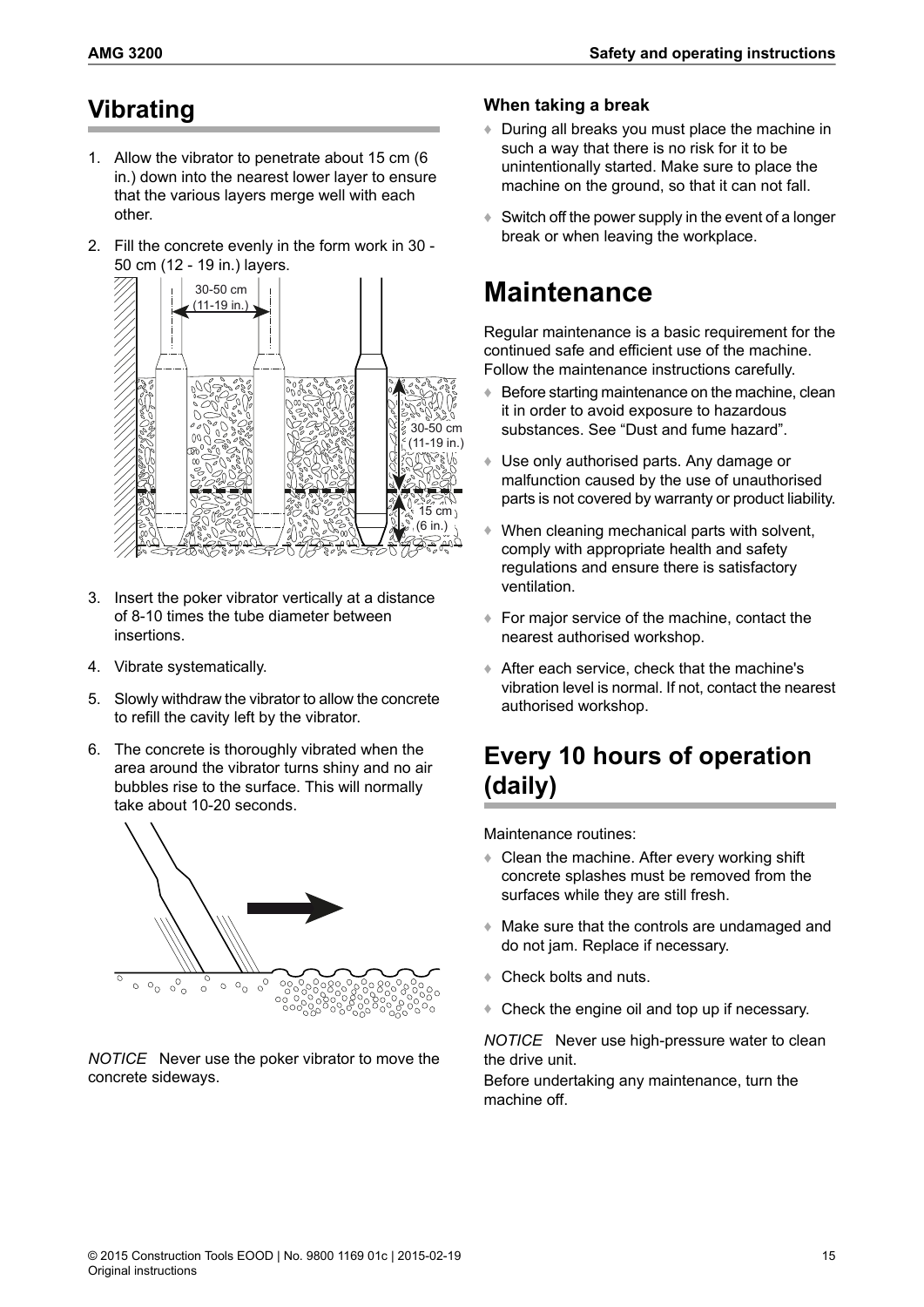- ♦ Inspect the machine before starting. Inspect the entire machine so that leakages or other faults are detected.
- ♦ Check the ground under the machine. Leakages are more easily detected on the ground than on the machine itself.

In order to ensure that the machine remains within the stated vibration level values, the following checks must be performed:

Maintenance routines:

- ♦ Check and replenish fuel.
- ♦ Check and replenish engine oil.
- ♦ Check for oil leaks.
- ♦ Check the tightness of all nuts and bolts.
- ♦ Clean the machine.
- Check and clean the engine's cooling flanges. See the engine manual for more information.
- ♦ Check the engine's air filter indicator. See the engine manual for more information.
- ♦ Clean and refit air filter.
- ♦ Check that the controls are not damaged and do not jam.

### <span id="page-15-0"></span>**After the first 20 hours of operation**

#### <span id="page-15-1"></span>**Checking the engine, Honda**

♦ Check the oil level on the dipstick.



♦ Check the fuel level (A).



♦ Check the engine for oil leaks.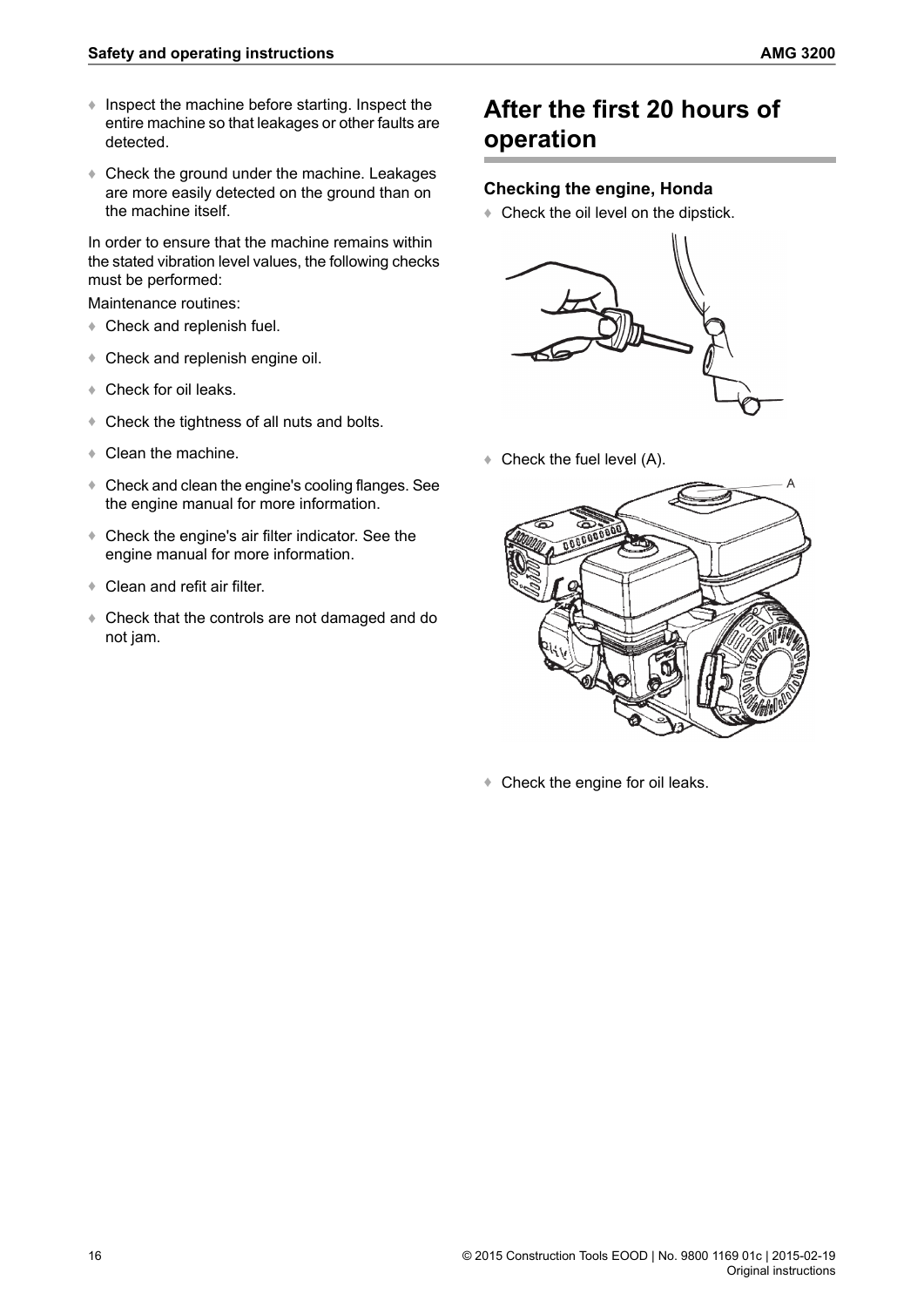♦ Clean and replace the air filter (B) if necessary.



## <span id="page-16-0"></span>**Every 50 hours of operation (or weekly)**

Maintenance routines:

- ♦ Change engine oil. (The first change is after 20 hours).
- <span id="page-16-1"></span>♦ Clean the spark plug.
- ♦ Clean the air cleaner.

### **Changing the engine oil and air filter, Honda**

Only drain engine oil when engine is warm.

- 1. Unscrew the drain plug (A) for the oil and drain off all the oil. Use a draining hose (B).
- 2. Refit the drain plug (A) and tighten.



3. Fill the engine oil to the maximum mark on the dipstick (C).



<span id="page-16-2"></span>4. Loosen and replace the air filter (D).

See the engine manual for more information.

### **Every 100 hours of operation (or every second week)**

Maintenance routines:

- ♦ Change the engine oil. See the engine manual for more information.
- ♦ Check and clean the spark plug. See the engine manual for more information.
- ♦ Check the shock absorbers.
- ♦ Check the air filter.
- ♦ Check the engine speed. See the engine manual for more information.
- ♦ Clean the carburettor's fuel cock. See the engine manual for more information.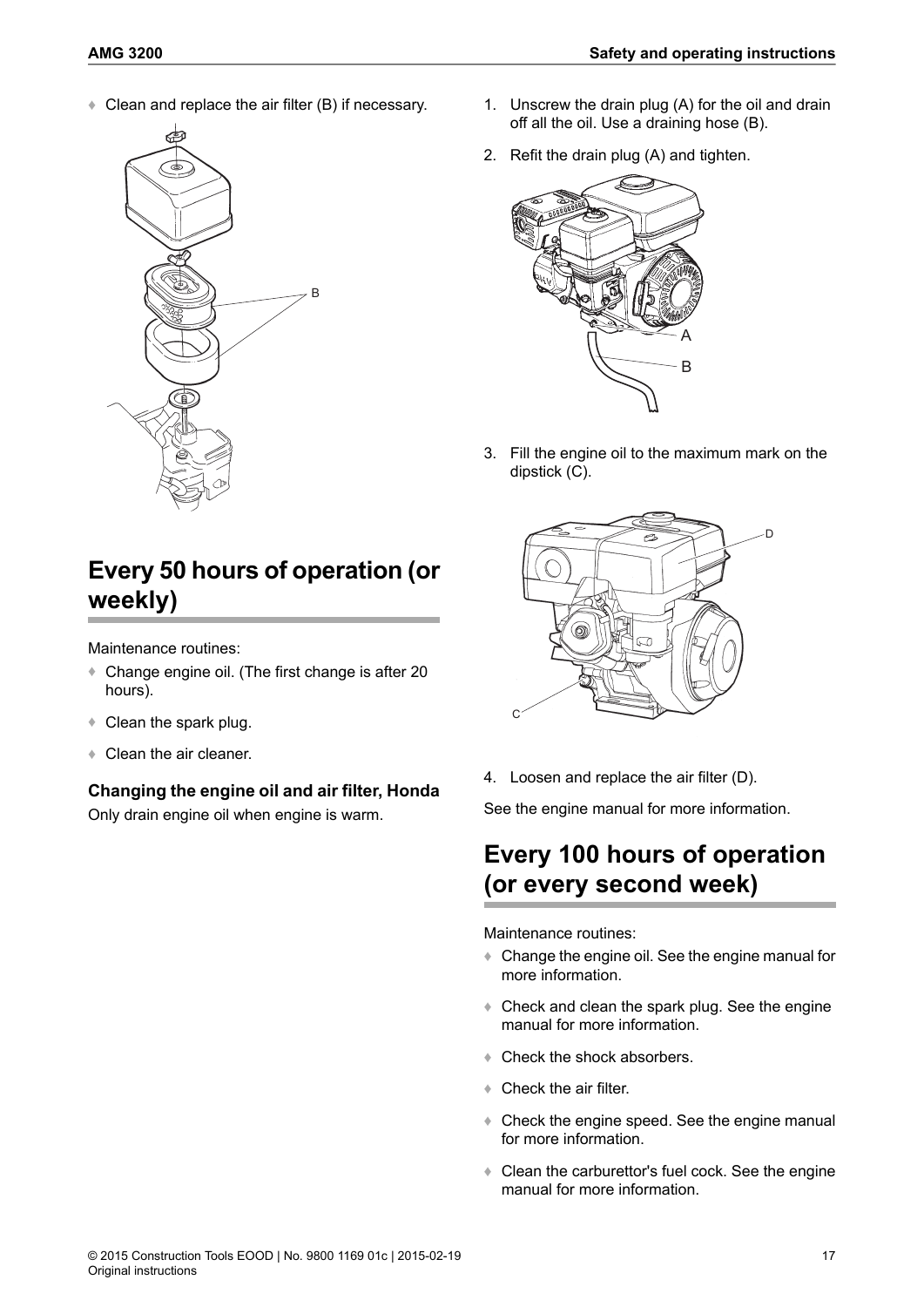♦ Clean the silencer spark catcher. See the engine manual for more information.

### <span id="page-17-0"></span>**Checking spark plug, Honda**

♦ Check, clean and replace the spark plug.



### <span id="page-17-1"></span>**Checking the shock absorbers**

1. Check all the shock absorbers (A) for cracks or if they are worn out.



<span id="page-17-2"></span>2. Change the shock absorbers (A) if they are damaged.

### **Every 200 hours of operation (or monthly)**

#### Maintenance routines:

- Clean the fuel strainer.
- ♦ Clean and adjust the spark plug.

Maintenance routines:

- $\triangleleft$  Clean and refit the air filter. See the engine manual for more information.
- $\triangle$  Check the injection pump. See the engine manual for more information.
- ♦ Check the fuel injector. See the engine manual for more information.
- ♦ Check and adjust engine valve clearances. See the engine manual for more information.
- ♦ Clean the fuel tank and fuel filter. See the engine manual for more information.
- ♦ Change the engine oil. See the engine manual for more information.
- ♦ Clean the engine's cooling flanges.
- ♦ Clean the engine's exhaust pipe. See the engine manual for more information.
- ♦ Check and tighten screws and nuts.
- <span id="page-17-3"></span>♦ Lubricate controls and links.
- ♦ Check all rubber elements.

## **Every 500 hours of operation (or yearly)**

Maintenance routines:

- ♦ Clean and adjust the carburettor.
- Clean the cylinder head
- ♦ Adjust the valve clearence.

Maintenance routines:

- ♦ Adjust valve clearances for intake and exhaust valves. See the engine manual for more information.
- ♦ Clean and check the fuel filter and fuel tank. See the engine manual for more information.
- ♦ Replace the air filter.
- $\triangle$  Clean the engine's cooling flanges. See the engine manual for more information.
- ♦ Change the oil in the engine. See the engine manual for more information.

### *Applies to petrol engines.*

♦ Clean and adjust the carburettor. See the engine manual for more information.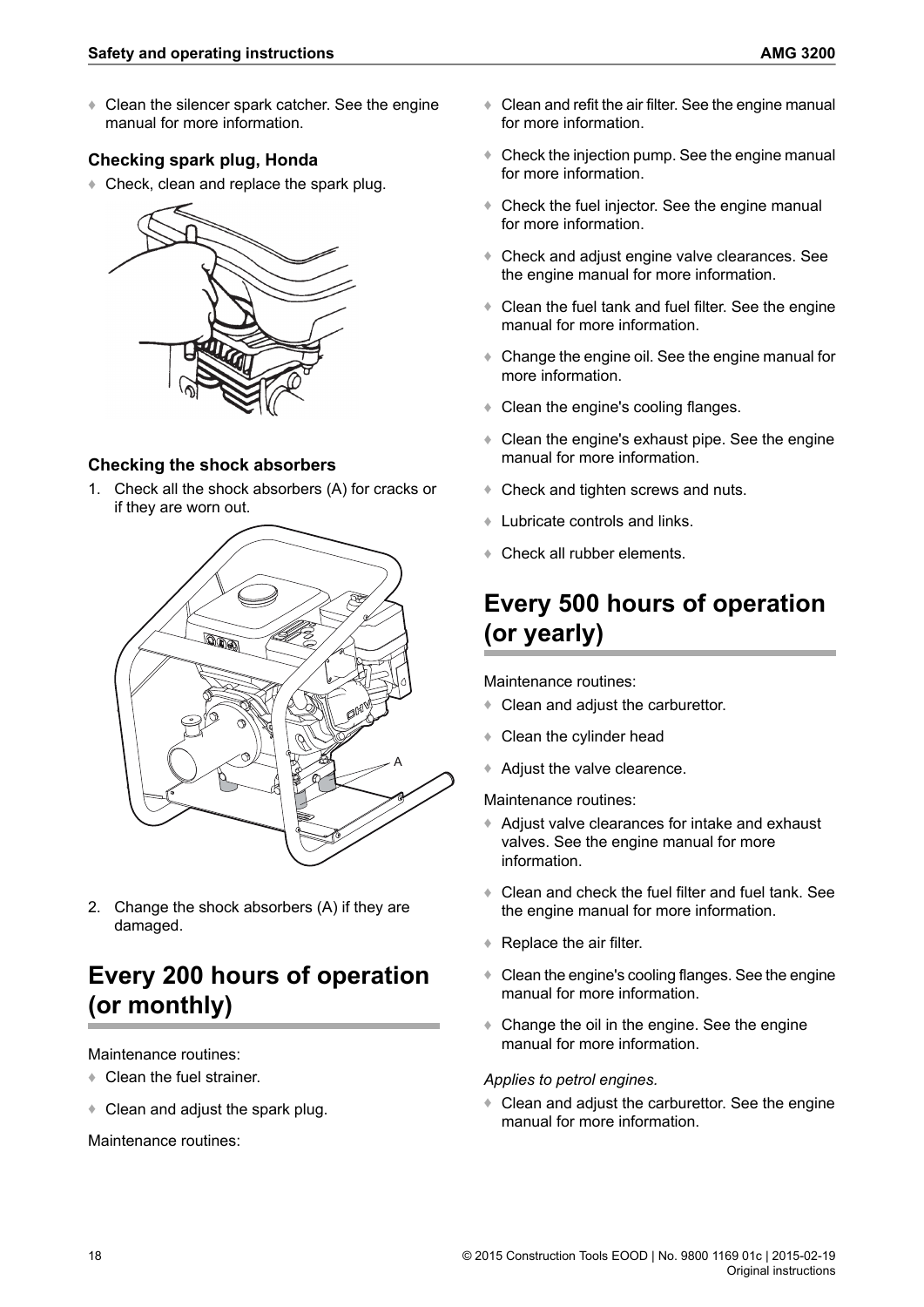#### *Applies to diesel engines:*

- ♦ Check the fuel injection pump. See the engine manual for more information.
- ♦ Check the fuel injection nozzle. See the engine manual for more information.
- ♦ Drain the fuel system of water. See the engine manual for more information.
- ♦ Replace the fuel filter. See the engine manual for more information.
- ♦ Change the oil filter. See the engine manual for more information.

<span id="page-18-0"></span>For other maintenance routines see the instructions for the engine.

### **Lubrication**

| <b>Vibrating head</b> |                                 | AZ26 | AZ36 AZ46                             |      | AZ56 |
|-----------------------|---------------------------------|------|---------------------------------------|------|------|
|                       | Grease                          |      | Quantity of grease (cm <sup>3</sup> ) |      |      |
| Ball bearing*         | Shell Alvania<br>R <sub>3</sub> | 1    | 1 25                                  | 1.50 | 1 75 |
| Flexible<br>shaft**   | <b>Shell Retinax</b><br>HDX2    |      | 10 to 15 grams per meter              |      |      |

\*The ball bearings do not need a periodical re-lubrication. Grease when the bearing is changed.

\*\*The flexible shaft must be greased every 500 hours of operation.

*NOTICE* Never lubricate internal parts of the poker. After every 500 hours of operation, dismantle the poker vibrator and check the components. Replace the O-rings, sealing sleeves and bearings.

<span id="page-18-1"></span>The flexible shaft must be greased every 500 hours of operation.

### **Disassembly**



- 1. Place the poker in a tube vice.
- 2. Unscrew the end cap (H) and the end shank (B) (left hand thread).
- 3. Unscrew the flexible shaft (A) from the vibrator shaft (G) (right hand thread)
- 4. Use pliers at the end of the vibrator shaft and on the flexible shaft.
- 5. Remove the vibration shaft from the front of the tube.
- 6. If necessary remove the ball bearing (D) and the sealing sleeve (E).

### <span id="page-18-2"></span>**Assembly**

- 1. Replace the O-rings, sealing sleeves and bearings each time the poker has been repaired.
- 2. Clean and grease the flexible shaft. See section "Lubrication".
- 3. Assemble the poker vibrator in reverse order of disassembly.
- <span id="page-18-3"></span>4. Be careful with the tube, vibrator shaft and end cap, these parts must not be lubricated. Make sure that the components are clean and dry to ensure the function of the poker vibrator.

## **Storage**

- ♦ Clean the machine properly before storage, in order to avoid hazardous substances. See section "Dust and fume hazard".
- ♦ Always store the machine in a dry place.
- ♦ Empty the tank before storing the machine.
- $\triangleleft$  Clean the machine.
- $\triangleleft$  Clean the air filter.
- ♦ Carefully pull the start handle until a slight resistance appears.
- <span id="page-18-4"></span>♦ Wipe off any oil and dust that has accumulated on the rubber parts.
- ♦ Cover the machine and store it in a dry, dust-free area.

## **Disposal**

A used machine must be treated and disposed of in such a way that the greatest possible portion of the material can be recycled and any negative influence on the environment is kept as low as possible, and in accordance with local restrictions.

Before a fuel driven machine is deposited it must be emptied and cleaned of all oil and fuel. Remaining oil and fuel must be dealt with in a way that does not adversely affect the environment.

Always send used filters, drained oil and fuel remnants to environmentally correct disposal.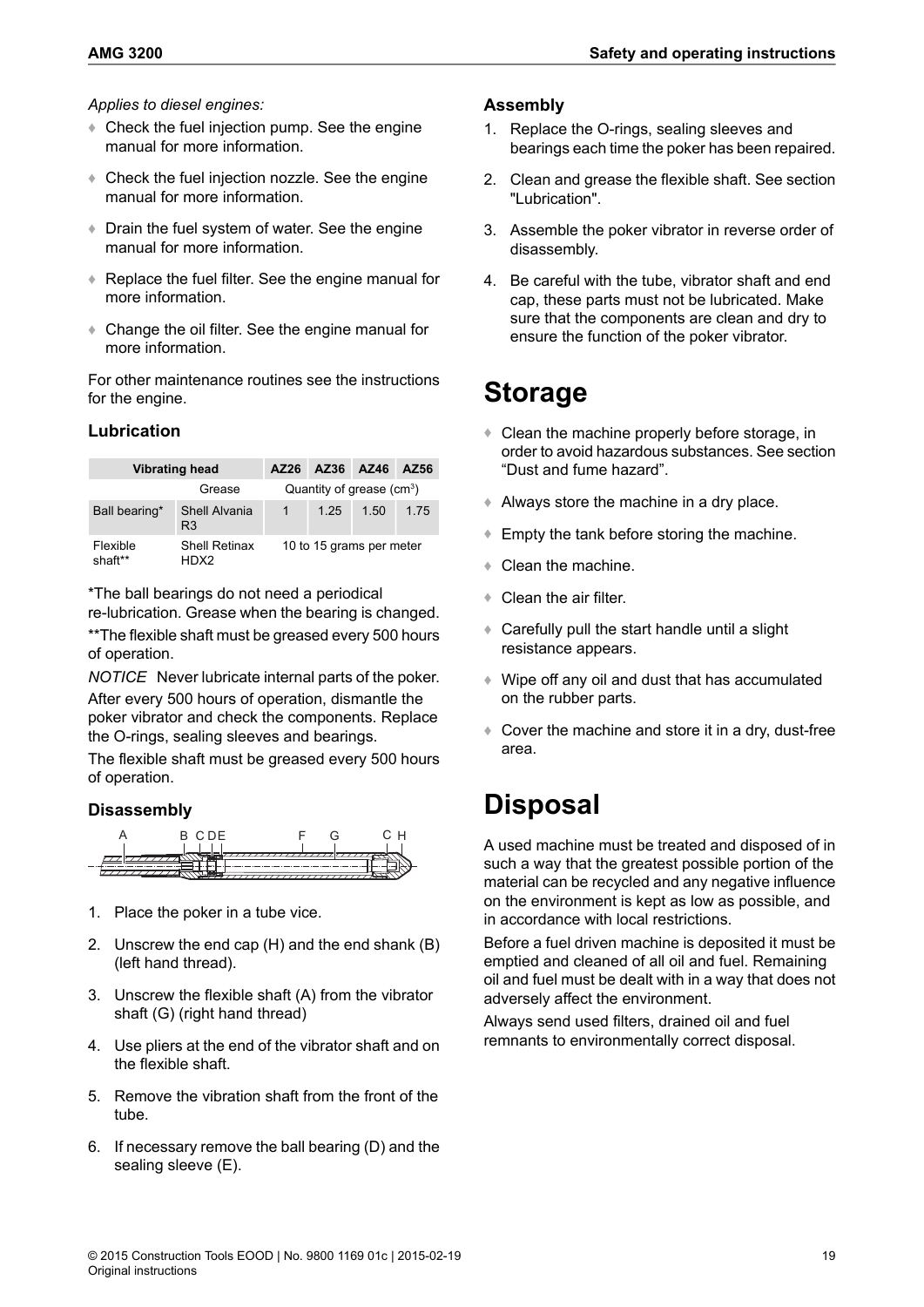# <span id="page-19-0"></span>**Troubleshooting**

| <b>Problem</b>                              | <b>Cause</b>                                    | <b>Solution</b>                                      |
|---------------------------------------------|-------------------------------------------------|------------------------------------------------------|
| The drive unit does not start.              | No fuel in the tank.                            | Fill the tank                                        |
|                                             | The start switch is in off position.            | Turn the switch to on position.                      |
| The drive unit starts but does not vibrate. | The poker is broken.                            | Repair the poker.                                    |
|                                             | The flexible shaft is broken.                   | Change the flexible shaft.                           |
| The poker vibrates at too low speed.        | The engine speed is too low.                    | The engine speed must be adjusted to 2,900<br>r.p.m. |
|                                             | Too much grease in the hose.                    | Remove the excess grease.                            |
| The flexible shaft is overheating.          | The friction in the flexible shaft is too high. | Grease the flexible shaft.                           |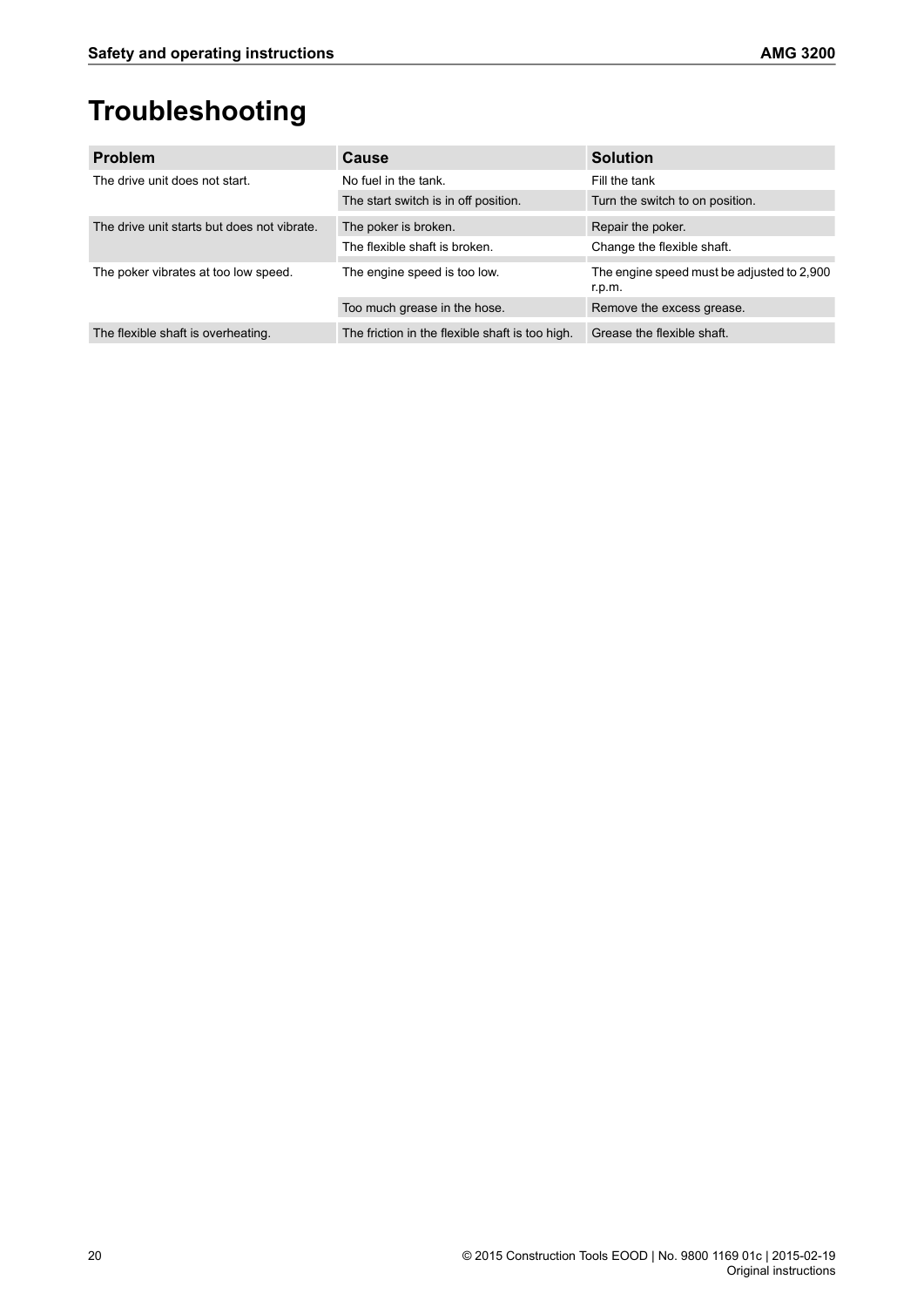## <span id="page-20-0"></span>**Technical data**

### <span id="page-20-1"></span>**Machine data**

|                               | <b>AMG3200</b>          |
|-------------------------------|-------------------------|
|                               | Honda GX160 UT1 SXS4 SD |
| Fuel                          | Unleaded petrol         |
| Engine speed, r.p.m.          | 2,900                   |
| Power at 2900 r.p.m., hp (kW) | 3.8(2.8)                |
| Fuel tank capacity, I (gal)   | 3.10(0.82)              |
| Oil tank capacity, I (gal)    | 0.60(0.16)              |
| <b>Starter</b>                | Recoil starter          |
| Direction of rotation         | Anti clockwise          |
| Total weight, kg (lb)         | 30(60,14)               |

<span id="page-20-2"></span>\* Weighted effective acceleration measured in water (m/s<sup>2</sup>), according to EN ISO 5349 and EN ISO 20643.

## **Tool data AA**

| <b>Type</b>                                                                | <b>AA27</b>             | <b>AA37</b> | <b>AA47</b>                          | <b>AA67</b> | <b>AA77</b>  |
|----------------------------------------------------------------------------|-------------------------|-------------|--------------------------------------|-------------|--------------|
| Tube diameter mm<br>(in.)                                                  | 25(1)                   | 39(1.53)    | 50(1.97)                             | 63 (2.48)   | 75 (2.95)    |
| Tube length mm (in.)                                                       | 334 (13.15)             | 366 (14.40) | 420 (16.53)                          | 500 (19.68) | 510 (20.07)  |
| Total weight kg (lbs)                                                      | 10 (22.04)              | 19 (41.88)  | 23 (50.70)                           | 25(55.11)   | 29 (63.93)   |
| Flexible shaft length m<br>( <i>ft</i> .)                                  |                         |             |                                      |             |              |
| Max driving speed<br>(electric drive unit)<br>r.p.m.                       | 3,600                   | 3,600       | 3,600                                | 3,600       | 3,600        |
| Max driving speed<br>(gasoline drive unit)<br>r.p.m.                       | 2,900                   | 2,900       | 2,900                                | 2,900       | 2,900        |
| Weighted effective<br>acceleration<br>uncertainty $(K)$<br>$m/s2*(ft/s2*)$ | 2.46<br>$\qquad \qquad$ | 1.56<br>0.3 | 3.52<br>$\qquad \qquad \blacksquare$ | 2.66        | 3.16<br>0.41 |

<span id="page-20-3"></span>\* Weighted effective acceleration measured in water driving one poker, on the hose, at 2 metres from the end of the poker (m/s<sup>2</sup>), according to EN ISO 5349-1.

## **Tool data AZ**

| Type                                                               | AZ26                             | AZ36          | AZ46         | AZ56                             |
|--------------------------------------------------------------------|----------------------------------|---------------|--------------|----------------------------------|
| Tube diameter mm (in.)                                             | 25(1)                            | 35 (1.40)     | 45 (1.77)    | 55(2.16)                         |
| Tube length mm (in.)                                               | 295 (11.60)                      | 330 (12.99)   | 375 (14.76)  | 390 (15.35)                      |
| Total weight kg (lbs)                                              | 9.50(21)                         | 11.60 (25.50) | 16 (35.28)   | 17 (37.48)                       |
| Flexible shaft length m (ft.)                                      | 4.82(16)                         | 4.82(16)      | 4.82(16)     | 4.82(16)                         |
| Max driving speed (electric<br>drive unit)r.p.m.                   | 3,600                            | 3.600         | 3.600        | 3.600                            |
| Max driving speed (gasoline<br>drive unit)r.p.m.                   | 2,900                            | 2.900         | 2.900        | 2,900                            |
| Weighted effective acceleration<br>uncertainty $(K)$ m/s2*(ft/s2*) | 2.00<br>$\overline{\phantom{a}}$ | 5.22          | 2.42<br>0.07 | 8.27<br>$\overline{\phantom{a}}$ |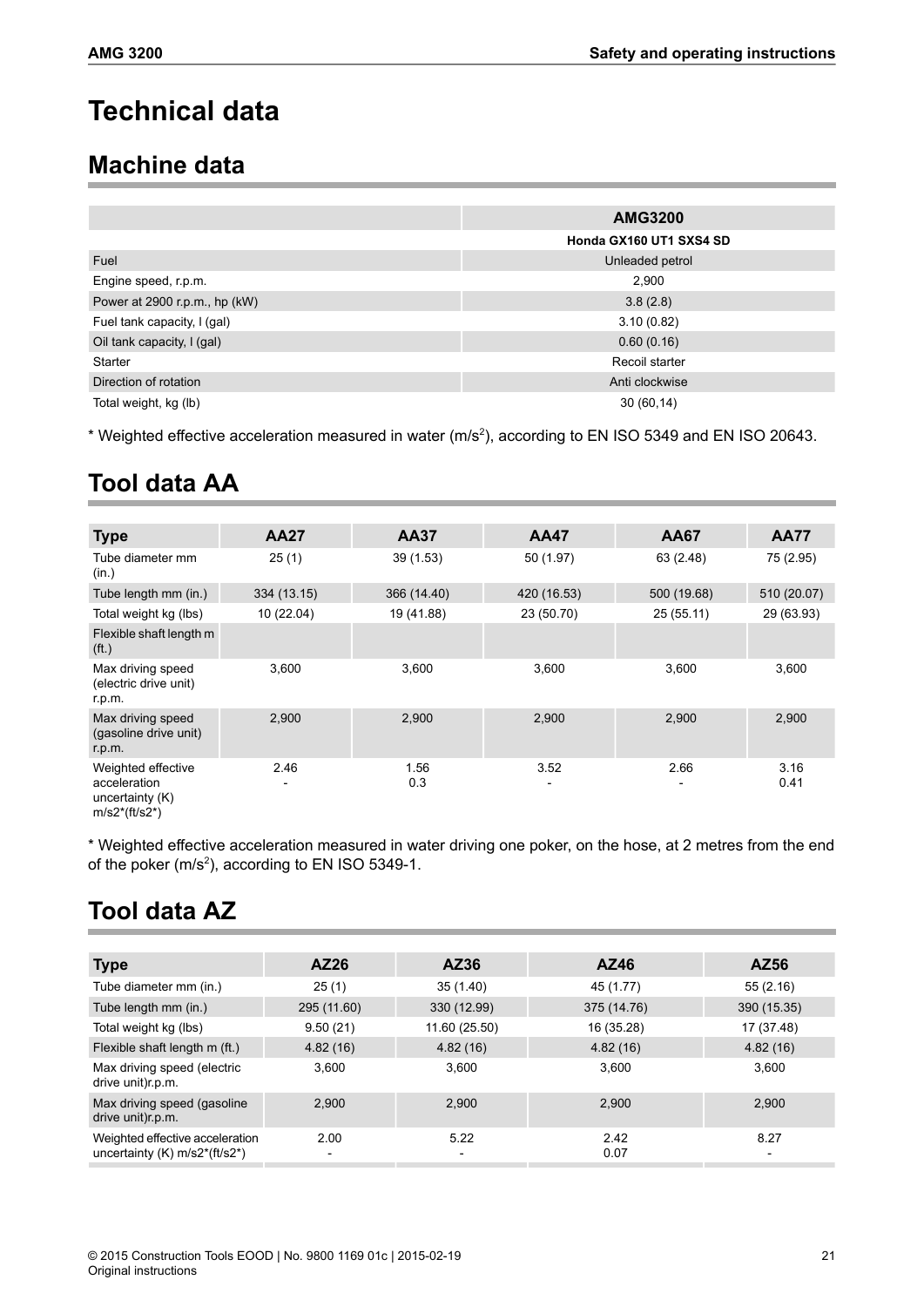<span id="page-21-0"></span>\* Weighted effective acceleration measured in water driving one poker, on the hose, at 2 metres from the end of the poker (m/s<sup>2</sup>), according to EN ISO 5349-1.

### **Weights and dimensions**

|                | Height,     | Length,     | Width.      | Operating weight, |
|----------------|-------------|-------------|-------------|-------------------|
|                | mm (in.)    | $mm$ (in.)  | mm (in.)    | kg (lbs)          |
| <b>AMG3200</b> | 454 (17.87) | 427 (16.81) | 390 (15.35) | 30(60,14)         |

### <span id="page-21-1"></span>**Dimensions AMG3200**

mm (in.)



### <span id="page-21-2"></span>**Noise and vibration declaration statement**

Guaranteed sound power level **Lw** according to EN ISO 3744 in accordance with directive 2000/14/EC. Sound pressure level **Lp** according to EN ISO 11201, EN 500-4:2011.

Vibration value determined according to EN 500-4:2011. See table "Noise and vibration data" for the values etc.

These declared values were obtained by laboratory type testing in accordance with the stated directive or standards and are suitable for comparison with the declared values of other machines tested in accordance with the same directive or standards. These declared values are not suitable for use in risk assessments and values measured in individual work places may be higher. The actual exposure values and risk of harm experienced by an individual user are unique and depend upon the way the user works, in what material the machine is used, as well as upon the exposure time and the physical condition of the user, and the condition of the machine.

We, Construction Tools EOOD, cannot be held liable for the consequences of using the declared values, instead of values reflecting the actual exposure, in an individual risk assessment in a work place situation over which we have no control.

This machine may cause hand-arm vibration syndrome if its use is not adequately managed. An EU guide to managing hand-arm vibration can be found at http://www.humanvibration.com/humanvibration/EU/VIBGUIDE.html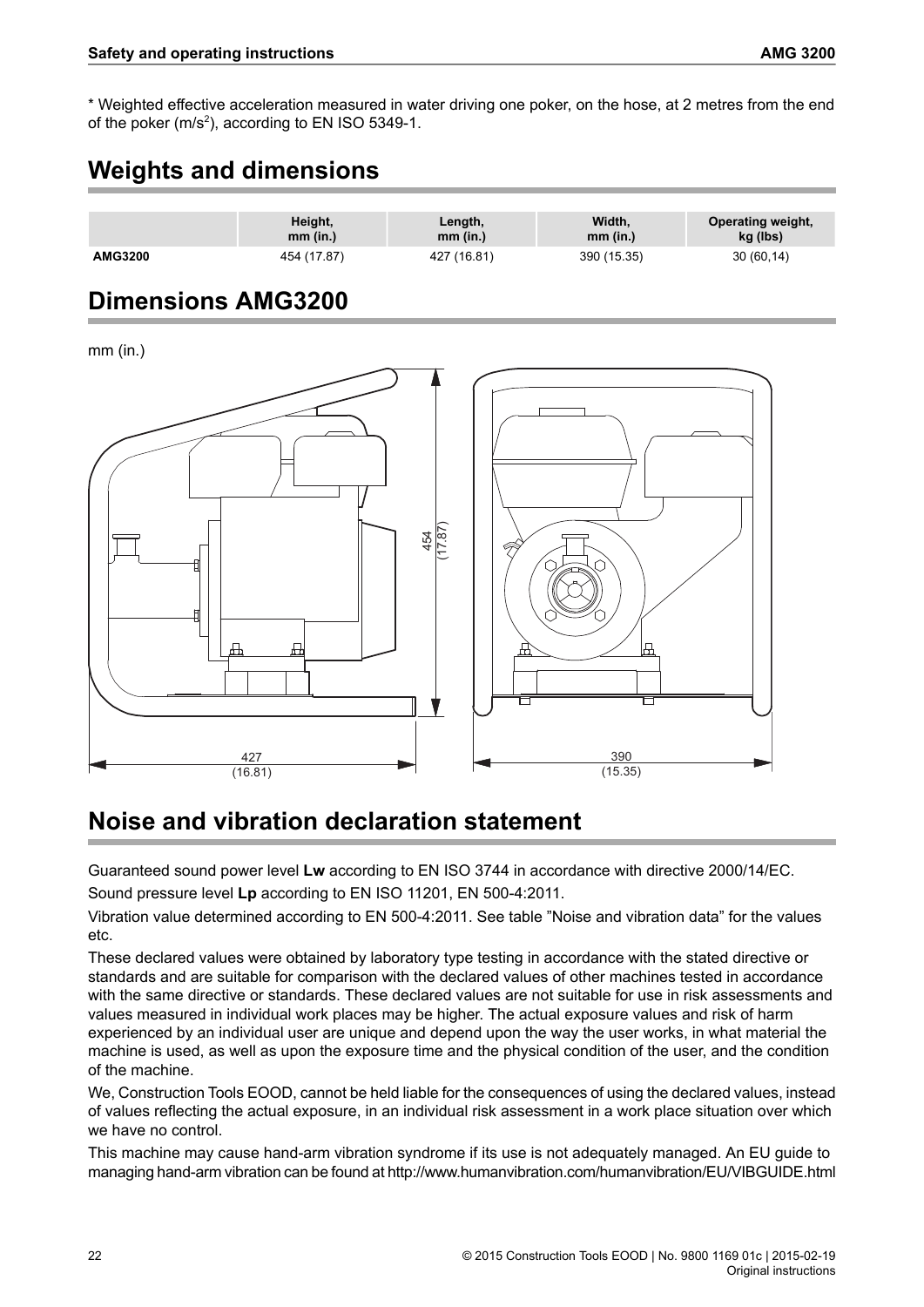<span id="page-22-0"></span>We recommend a programme of health surveillance to detect early symptoms which may relate to vibration exposure, so that management procedures can be modified to help prevent future impairment.

### **Noise data**

|             | <b>Noise</b>           |
|-------------|------------------------|
|             | <b>Declared values</b> |
|             | <b>Sound pressure</b>  |
|             | <b>EN ISO 6081</b>     |
| <b>Type</b> | Lpa                    |
| AMG 3200    | 75.70                  |

Noise level measured at 4m from the motor, in dB(A), according to EN ISO 6081. Uncertainty: ±3dB.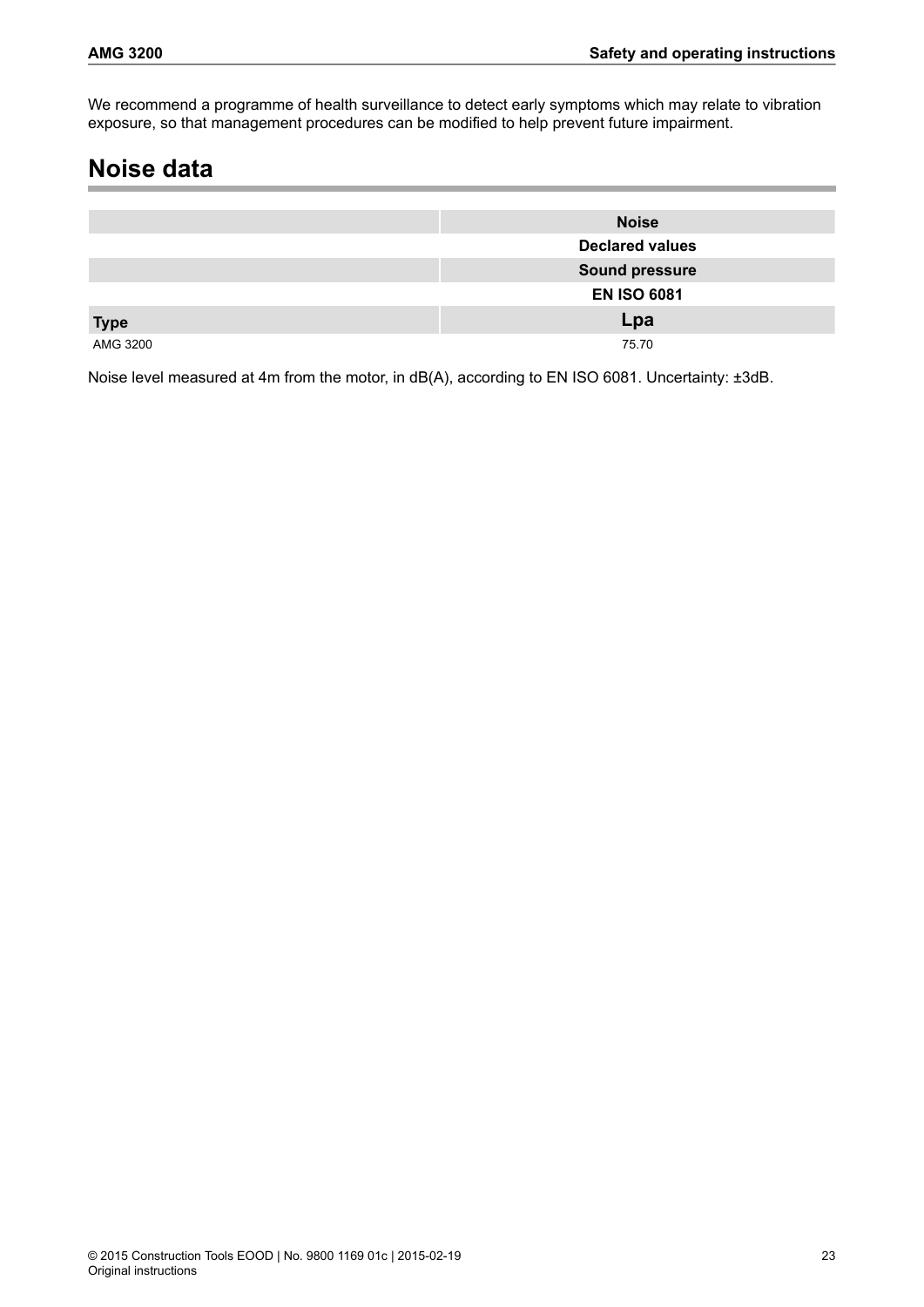# <span id="page-23-0"></span>**EC Declaration of Conformity**

## <span id="page-23-1"></span>**EC Declaration of Conformity**

We, Construction Tools EOOD, hereby declare that the machines listed below conform to the provisions of EC Directive 2006/42/EC (Machinery Directive) and the harmonised standards mentioned below.

| Drive unit | Input power (kW) | Speed at full load (min-1) | Weight (kg) |
|------------|------------------|----------------------------|-------------|
| AMG3200    | 3.6              | 3.600                      | 30          |

### **Following harmonised standards were applied:**

♦ EN12649

### **Technical Documentation authorised representative:**

Emil Alexandrov Construction Tools EOOD 7000 Rousse Bulgaria **General Manager:** Nick Evans

**Manufacturer:** Construction Tools EOOD 7000 Rousse Bulgaria **Place and date:** Rousse, 2012-12-05